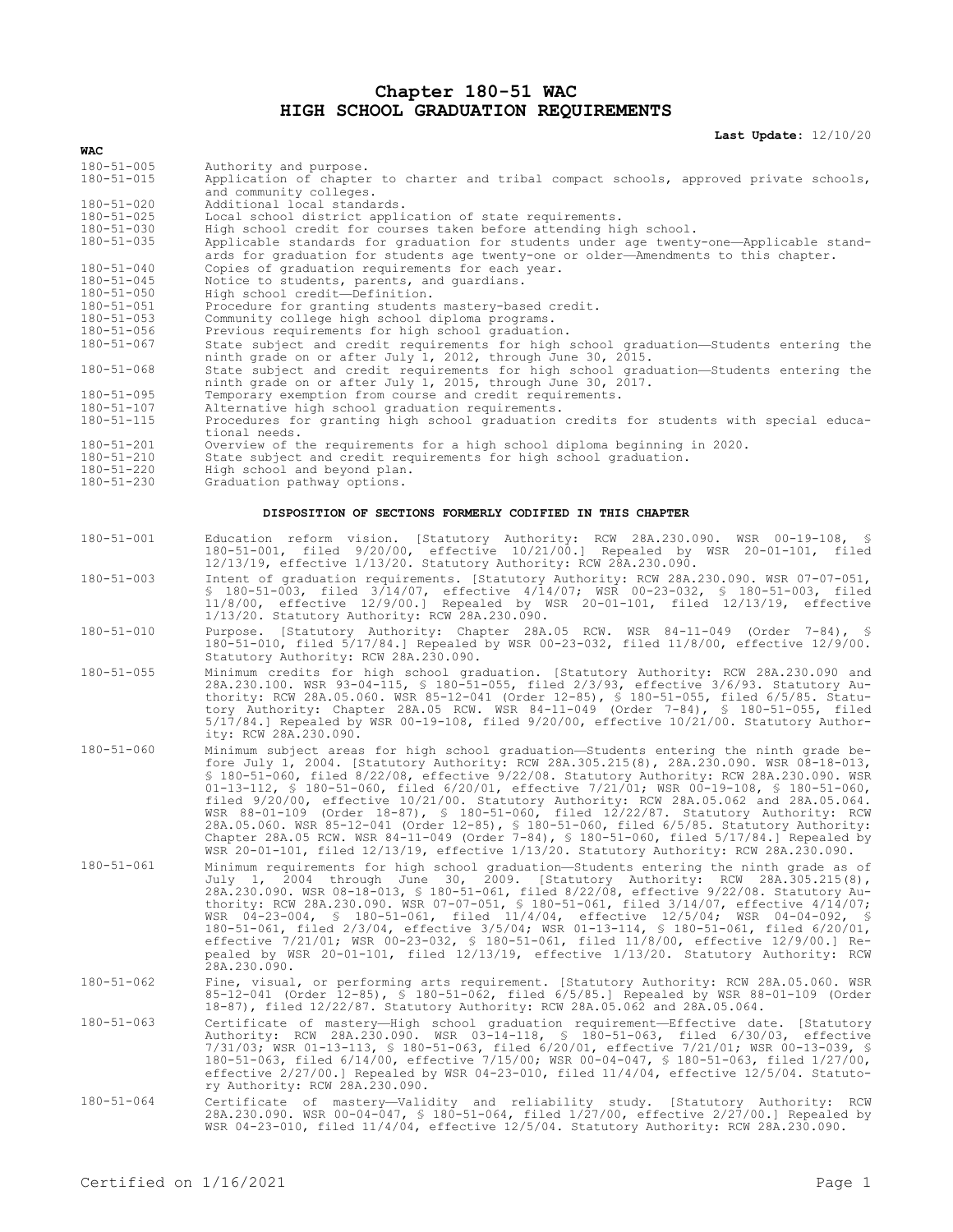- 180-51-065 Sequential requirement for English, mathematics, and science—Exception for transfer students from without the state, for students who fail a required course, and special accommodations. [Statutory Authority: RCW 28A.05.060. WSR 85-12-041 (Order 12-85), § 180-51-065, filed 6/5/85. Statutory Authority: Chapter 28A.05 RCW. WSR 84-11-049 (Order 7-84), § 180-51-065, filed 5/17/84.] Repealed by WSR 00-19-108, filed 9/20/00, effective 10/21/00. Statutory Authority: RCW 28A.230.090.
- 180-51-066 Minimum requirements for high school graduation—Students entering the ninth grade on or after July 1, 2009, through June 30, 2012. [Statutory Authority: 2014 c 217 and RCW 28A.230.090. WSR 14-19-032, § 180-51-066, filed 9/8/14, effective 10/9/14. Statutory Authority: RCW 28A.230.090, 28A.230.093, 28A.230.050, 28A.230.170, 28A.230.060, and 28A.305.215(8). WSR 12-03-073, § 180-51-066, filed 1/13/12, effective 2/13/12. Statutory Authority: RCW 28A.305.215(8), 28A.230.090. WSR 10-19-118, § 180-51-066, filed 9/21/10, effective 10/22/10; WSR 09-16-028, § 180-51-066, filed 7/27/09, effective 8/27/09; WSR 08-18-013, § 180-51-066, filed 8/22/08, effective 9/22/08.] Repealed by WSR 20-01-101, filed 12/13/19, effective 1/13/20. Statutory Authority: RCW 28A.230.090.
- 180-51-070 Laboratory science requirement. [Statutory Authority: RCW 28A.05.060. WSR 85-12-041 (Order 12-85), § 180-51-070, filed 6/5/85. Statutory Authority: Chapter 28A.05 RCW. WSR 84-11-049 (Order 7-84), § 180-51-070, filed 5/17/84.] Repealed by WSR 00-19-108, filed 9/20/00, effective 10/21/00. Statutory Authority: RCW 28A.230.090.
- 180-51-075 Social studies requirement—Mandatory courses—Equivalencies. [Statutory Authority: RCW 28A.230.170, 28A.230.060. WSR 00-19-011, § 180-51-075, filed 9/7/00, effective 10/8/00. Statutory Authority: RCW 28A.230.170, 28A.230.060, and 28A.230.090. WSR 00-05-010, § 180-51-075, filed 2/4/00, effective 3/6/00. Statutory Authority: RCW 28A.410.010. WSR 94-03-104 (Order 5-94), § 180-51-075, filed 1/19/94, effective 2/19/94. Statutory Authority: 1990 c 33. WSR 90-17-009, § 180-51-075, filed 8/6/90, effective 9/6/90. Statutory Authority: RCW 28A.05.060. WSR 85-12-041 (Order 12-85), § 180-51-075, filed 6/5/85. Statutory Authority: Chapter 28A.05 RCW. WSR 84-11-049 (Order 7-84), § 180-51-075, filed 5/17/84.] Repealed by WSR 20-01-101, filed 12/13/19, effective 1/13/20. Statutory Authority: RCW 28A.230.090.
- 180-51-080 Occupational education requirement. [Statutory Authority: 1990 c 33. WSR 90-17-009, § 180-51-080, filed 8/6/90, effective 9/6/90. Statutory Authority: RCW 28A.05.060. WSR 85-12-041 (Order 12-85), § 180-51-080, filed 6/5/85. Statutory Authority: Chapter 28A.05 RCW. WSR 84-11-049 (Order 7-84), § 180-51-080, filed 5/17/84.] Repealed by WSR 00-19-108, filed 9/20/00, effective 10/21/00. Statutory Authority: RCW 28A.230.090.
- 180-51-085 Physical education requirement—Excuse. [Statutory Authority: RCW 28A.230.090. WSR 00-19-108, § 180-51-085, filed 9/20/00, effective 10/21/00. Statutory Authority: RCW 28A.230.100. WSR 92-08-078, § 180-51-085, filed 3/31/92, effective 5/1/92; WSR 91-11-018, § 180-51-085, filed 5/6/91, effective 6/6/91. Statutory Authority: 1990 c 33. WSR 90-17-009, § 180-51-085, filed 8/6/90, effective 9/6/90. Statutory Authority: RCW 28A.05.060. WSR 85-12-041 (Order 12-85), § 180-51-085, filed 6/5/85. Statutory Authority: Chapter 28A.05 RCW. WSR 84-11-049 (Order 7-84), § 180-51-085, filed 5/17/84.] Decodified by WSR 06-14-009, filed 6/22/06, effective 6/22/06. Statutory Authority: 2006 c 263. Recodified as § 392-410-136.
- 180-51-100 Temporary exemption from course and credit requirements. [Statutory Authority: RCW 28A.230.090. WSR 00-19-108, § 180-51-100, filed 9/20/00, effective 10/21/00. Statutory Authority: RCW 28A.230.090 and 28A.230.100. WSR 93-04-115, § 180-51-100, filed 2/3/93, effective 3/6/93. Statutory Authority: 1990 c 33. WSR 90-17-009, § 180-51-100, filed 8/6/90, effective 9/6/90. Statutory Authority: RCW 28A.05.060. WSR 85-12-041 (Order 12-85), § 180-51-100, filed 6/5/85. Statutory Authority: Chapter 28A.05 RCW. WSR 84-11-049 (Order 7-84), § 180-51-100, filed 5/17/84.] Decodified by WSR 06-14-009, filed 6/22/06, effective 6/22/06. Statutory Authority: 2006 c 263. Recodified as § 392-410-117. 180-51-105 Exceptions to graduation requirements for former educational center students. [Statutory Authority: RCW 28A.230.090. WSR 00-19-108, § 180-51-105, filed 9/20/00, effective 10/21/00. Statutory Authority: RCW 28A.410.010. WSR 94-03-103 (Order 4-94), § 180-51-105, filed 1/19/94, effective 2/19/94. Statutory Authority: 1990 c 33. WSR 90-17-009, § 180-51-105, filed 8/6/90, effective 9/6/90. Statutory Authority: Chapter 28A.05 RCW. WSR 84-11-049 (Order 7-84), § 180-51-105, filed 5/17/84.] Decodified by WSR 06-14-009, filed 6/22/06, effective 6/22/06. Statutory Authority: 2006 c 263. Recodified as § 392-410-330. 180-51-110 Equivalency credit for alternative learning experiences, nonhigh school courses, electronically mediated courses, work experience, and challenges. [Statutory Authority: RCW 28A.230.090. WSR 05-23-058, § 180-51-110, filed 11/10/05, effective 12/11/05; WSR 00-19-108, § 180-51-110, filed 9/20/00, effective 10/21/00. Statutory Authority: RCW 28A.05.060. WSR 85-12-041 (Order 12-85), § 180-51-110, filed 6/5/85. Statutory Authority: Chapter 28A.05 RCW. WSR 84-11-049 (Order 7-84), § 180-51-110, filed 5/17/84.] Decodified by WSR 06-14-009, filed 6/22/06, effective 6/22/06. Statutory Authority: 2006 c 263. Recodified as § 392-410-340.
- 180-51-120 Washington National Guard youth challenge program—Course content—Credits. [Statutory Authority: RCW 28A.230.090. WSR 05-23-058, § 180-51-120, filed 11/10/05, effective 12/11/05.] Decodified by WSR 06-14-009, filed 6/22/06, effective 6/22/06. Statutory Authority: 2006 c 263. Recodified as § 392-410-327.

**WAC 180-51-005 Authority and purpose.** (1) The authority for this chapter is RCW 28A.230.090 which authorizes and requires the state board of education to establish state high school graduation requirements.

(2) The purpose of this chapter is to establish high school graduation requirements, for students who commence the ninth grade or the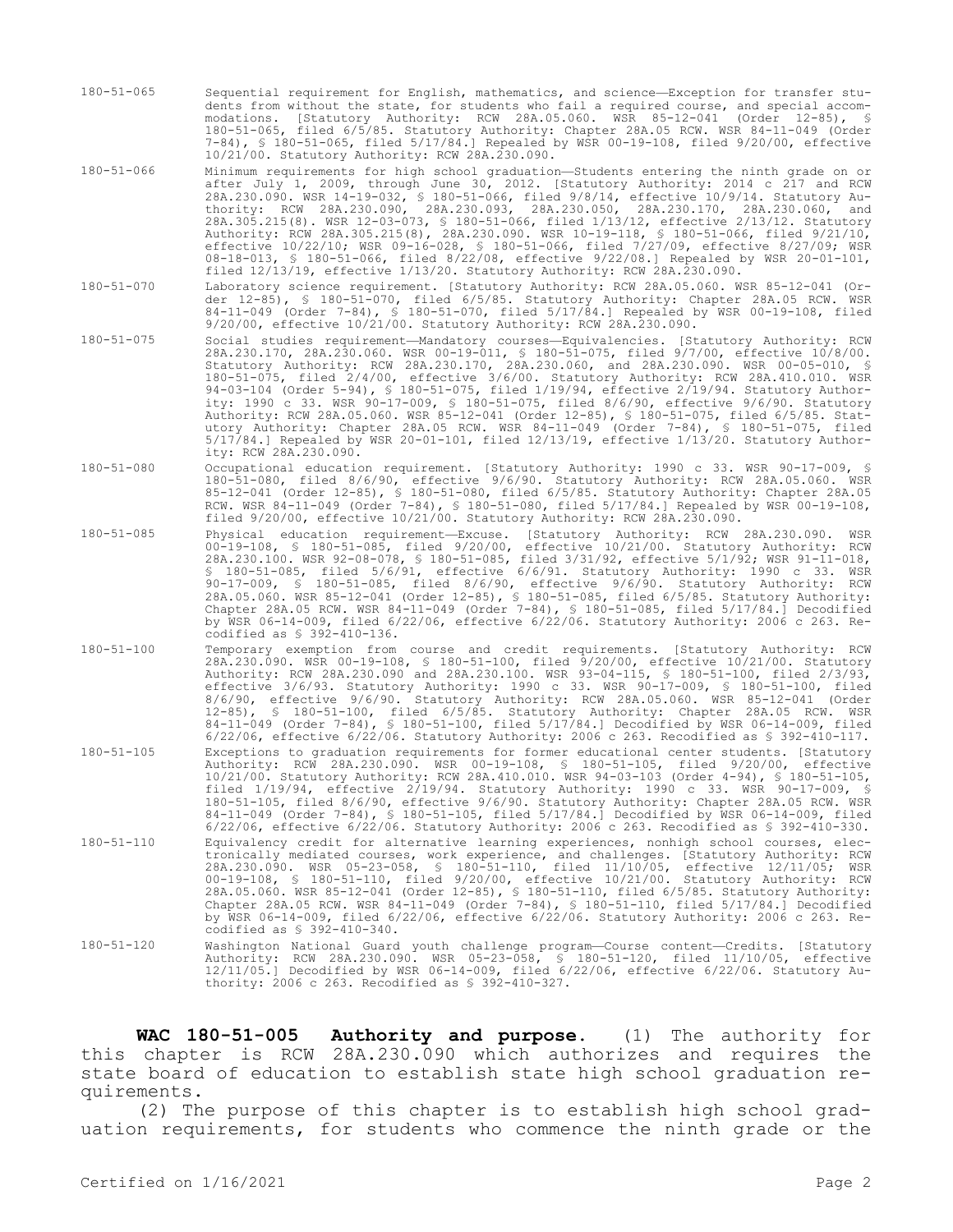equivalent of a four-year high school program subsequent to July 1, 2012. Graduation requirements and policies and procedures for equivalencies for students who commence the ninth grade or the equivalent of a four-year high school program prior to July 1, 2012, are codified in WAC 180-51-056 and shall remain in effect for such students pursuant to WAC 180-51-035.

[Statutory Authority: RCW 28A.230.090. WSR 20-01-101, § 180-51-005, filed 12/13/19, effective 1/13/20; WSR 00-23-032, § 180-51-005, filed 11/8/00, effective 12/9/00. Statutory Authority: RCW 28A.230.090 and 28A.230.100. WSR 93-04-115, § 180-51-005, filed 2/3/93, effective 3/6/93. Statutory Authority: 1990 c 33. WSR 90-17-009, § 180-51-005, filed 8/6/90, effective 9/6/90. Statutory Authority: RCW 28A.05.062. WSR 86-20-053 (Order 11-86), § 180-51-005, filed 9/29/86. Statutory Authority: Chapter 28A.05 RCW. WSR 84-11-049 (Order 7-84), § 180-51-005, filed 5/17/84.]

**WAC 180-51-015 Application of chapter to charter and tribal compact schools, approved private schools, and community colleges.** High school diplomas granted by a charter school established under chapter 28A.710 RCW, tribal compact school operated according to the terms of state-tribal education compacts authorized under chapter 28A.715 RCW, approved private schools under chapter 28A.195 RCW and by community colleges under RCW 28B.50.535 shall meet the requirements of this chapter. References in this chapter to the board of directors of a school district shall apply to the governing board of the charter school, tribal compact school, approved private school or the community college district affected. References within this chapter to school district shall refer to the charter school, tribal compact school, approved private school or community college district. References within this chapter to high school shall refer to each charter school, tribal compact school, approved private school or community college.

[Statutory Authority: 2020 c 7 § 10-12 and RCW 28A.195.010, 28A.230.090, 28A.150.220(7). WSR 21-01-077, § 180-51-015, filed 12/10/20, effective 1/10/21. Statutory Authority: Chapter 28A.05 RCW. WSR 84-11-049 (Order 7-84), § 180-51-015, filed 5/17/84.]

**WAC 180-51-020 Additional local standards.** Nothing within this chapter shall preclude the board of directors of any district offering a high school diploma from establishing such additional course, credit, and test requirements as deemed desirable. A district may not adopt any policy which requires enrollment for either (a) a minimum number of semesters or trimesters or (b) a minimum number of courses in a semester or trimester which exceeds the enrollment time or courses necessary for a student to meet established course, credit, and test requirements for high school graduation.

[Statutory Authority: Chapter 28A.05 RCW. WSR 84-11-049 (Order 7-84), § 180-51-020, filed 5/17/84.]

**WAC 180-51-025 Local school district application of state requirements.** The content of courses and the determination of which courses satisfy particular subject area requirements and whether a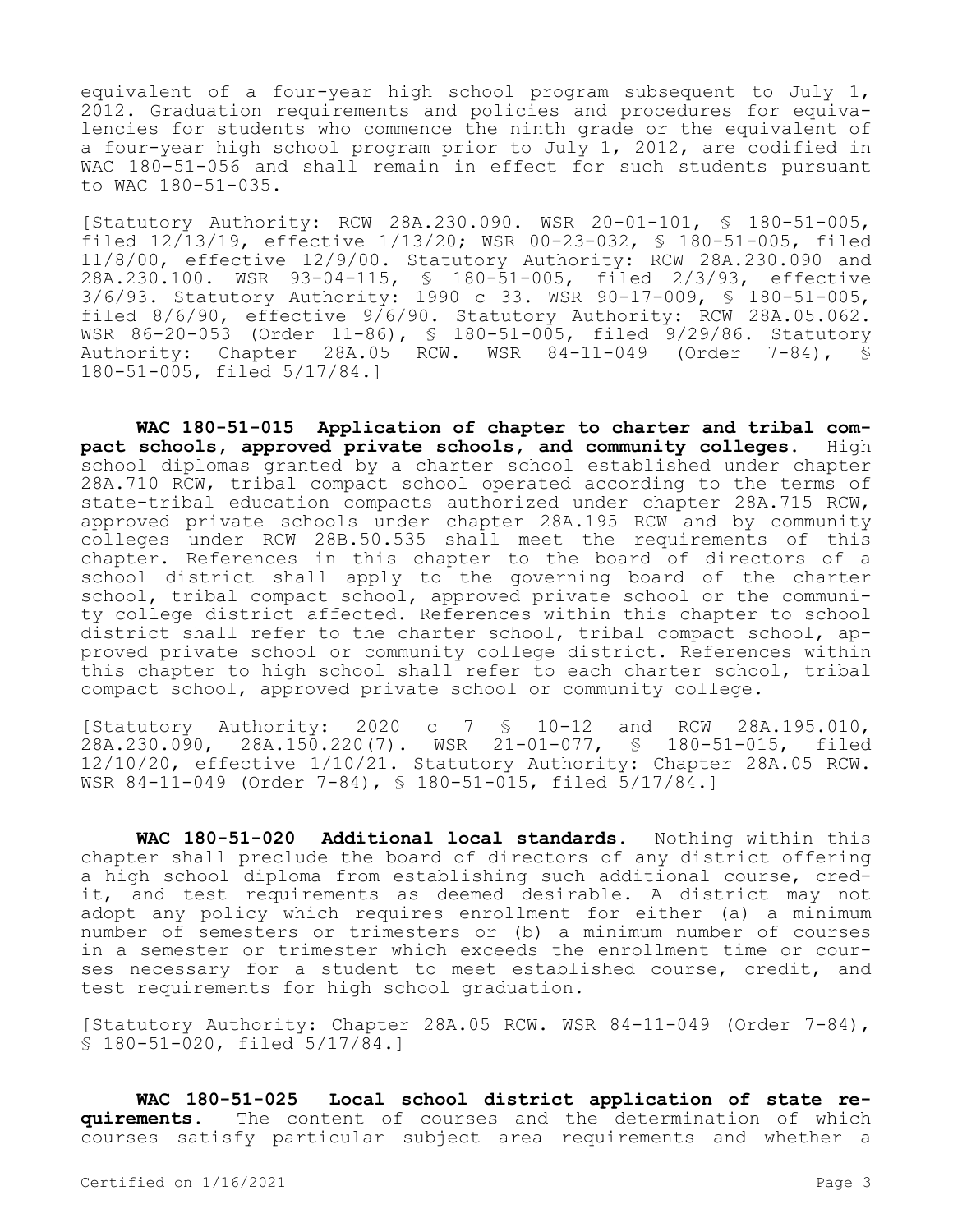particular course may satisfy more than one subject area requirement shall be determined locally in accordance with written policies adopted by boards of directors of districts: Provided, that if a world language graduation requirement is established, credits earned in American sign language shall count toward the completion of the requirement.

[Statutory Authority: RCW 28A.230.090. WSR 20-01-101, § 180-51-025, filed 12/13/19, effective 1/13/20; WSR 00-19-108, § 180-51-025, filed 9/20/00, effective 10/21/00. Statutory Authority: RCW 28A.230.090 and 28A.230.100. WSR 93-04-115, § 180-51-025, filed 2/3/93, effective 3/6/93. Statutory Authority: RCW 28A.05.060. WSR 89-12-061 (Order 10-89), § 180-51-025, filed 6/6/89. Statutory Authority: Chapter 28A.05 RCW. WSR 84-11-049 (Order 7-84), § 180-51-025, filed 5/17/84.]

**WAC 180-51-030 High school credit for courses taken before attending high school.** (1) A student who has completed high school courses as defined in RCW 28A.230.090(4) with a passing grade before attending high school shall automatically be given high school credit which shall be applied to fulfilling high school graduation requirements, unless requested otherwise by the student and the student's parent or guardian.

(2) At the request of the student and the student's parent or guardian, high school credit earned before high school may be transcribed with a nonnumerical grade, such as "pass" or "credit." A nonnumerical grade will not be included in the student's high school grade point average calculation. High school credit earned prior to high school and transcribed with a nonnumerical grade will apply to fulfilling high school graduation requirements.

(3) A student and the student's parent or guardian must inform the school before the end of the 11th grade if they do not want credit for the course(s) taken before attending high school, or if they want to request that credit be transcribed with a nonnumerical grade.

[Statutory Authority: RCW 28A.230.090. WSR 20-01-101, § 180-51-030, filed 12/13/19, effective 1/13/20; WSR 00-19-108, § 180-51-030, filed 9/20/00, effective 10/21/00. Statutory Authority: RCW 28A.230.090 and 28A.230.100. WSR 93-04-115, § 180-51-030, filed 2/3/93, effective  $3/6/93$ ; WSR 91-01-066, § 180-51-030, filed 12/14/90, 1/14/91. Statutory Authority: Chapter 28A.05 RCW. WSR 84-11-049 (Order 7-84), § 180-51-030, filed 5/17/84.]

**WAC 180-51-035 Applicable standards for graduation for students under age twenty-one—Applicable standards for graduation for students age twenty-one or older—Amendments to this chapter.** (1) All students entering a high school program in Washington state shall be assigned an expected graduation year as required by federal law and this section. Once students are assigned a graduation year, they will be aligned to the requirements for that specific graduating class and subject to the provisions of this section.

(a) Students shall be assigned an expected graduation year based on the year they commence ninth grade, or for out-of-district and outof-state transfer students, based on local district policy, provided that the expected graduation year for students receiving special edu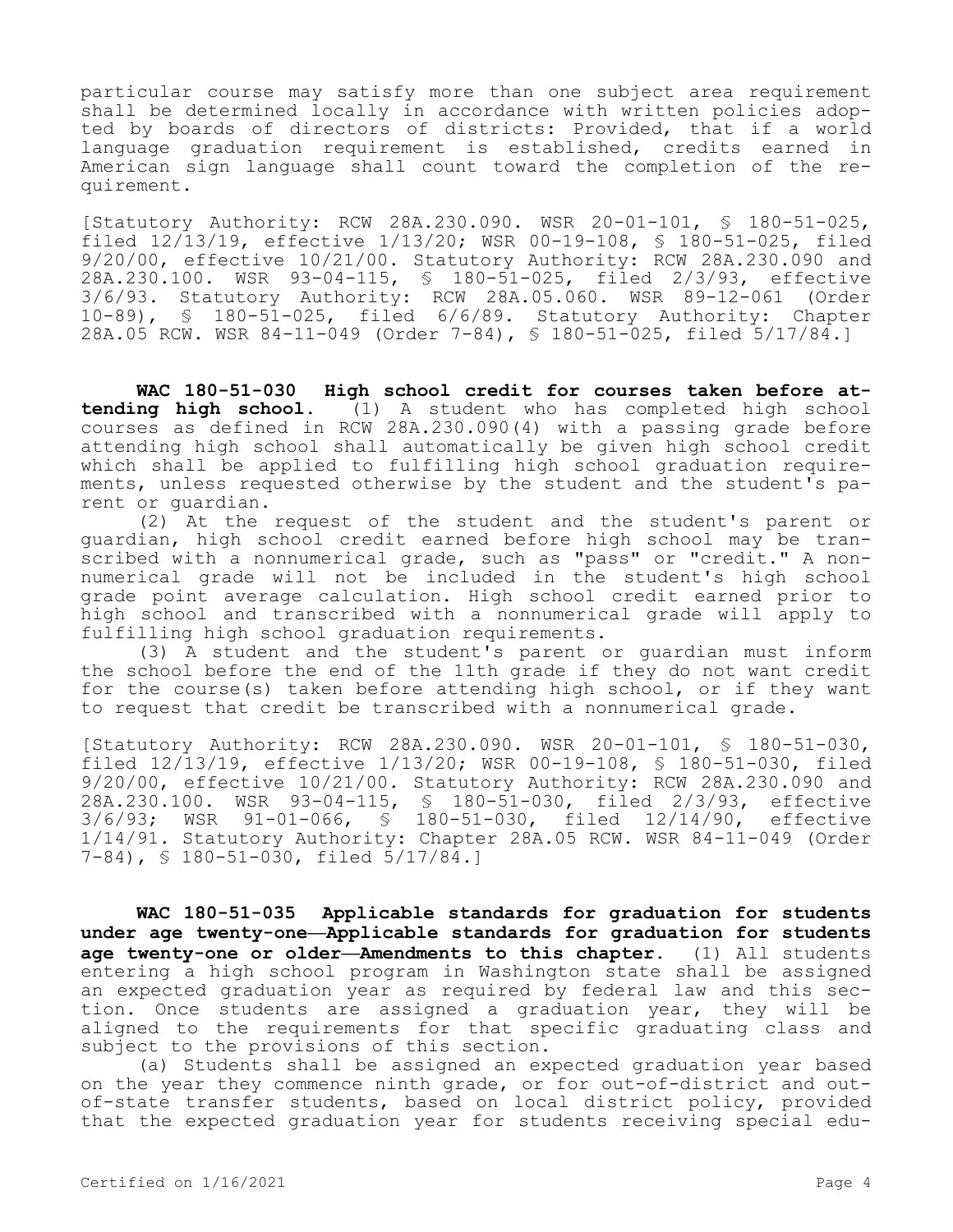cation services shall be assigned and based on an individualized education program (IEP) team determination in the year in which the student turns sixteen.

(b) Students shall have the right and the obligation to meet the minimum graduation requirements in place for their ninth grade cohort at the time they enter a public high school, regardless of whether their expected graduation year has been extended or what year they actually graduate.

(2)(a) A student age twenty-one or older who earns a high school diploma through the adult high school completion option under WAC 180-51-053 shall be required to meet the state minimum graduation credit established when the student began their high school program. Such students shall not be required to earn a certificate of academic achievement, a certificate of individual achievement, or meet pathway graduation requirements under WAC 180-51-210;

(b) The state board of education reserves the prerogative to determine if and when the waived requirements under (a) of this subsection shall be required to earn an adult high school completion diploma.

(3) Unless otherwise required by statute, all subsequent amendments to credit graduation requirement rules and all subsequent local standards shall apply prospectively to the students who enter the ninth grade or begin the equivalent of a four-year high school program subsequent to the amendments.

[Statutory Authority: RCW 28A.230.090. WSR 20-01-101, § 180-51-035, filed 12/13/19, effective 1/13/20. Statutory Authority: Chapter 28A.230 RCW and RCW 28B.50.915. WSR 05-21-007, § 180-51-035, filed 10/6/05, effective 11/6/05; WSR 04-20-093, § 180-51-035, filed 10/5/04, effective 11/5/04. Statutory Authority: RCW 28A.230.090. WSR 00-19-108, § 180-51-035, filed 9/20/00, effective 10/21/00. Statutory Authority: Chapter 28A.05 RCW. WSR 84-11-049 (Order 7-84), § 180-51-035, filed 5/17/84.]

**WAC 180-51-040 Copies of graduation requirements for each year.**  (1) Each high school shall keep on file for student and public inspection a copy of the state board of education rules and guidelines regarding high school graduation requirements and procedures for equivalencies applicable for the school year, including the preceding ten years. Any locally adopted high school graduation requirements and procedures for equivalencies shall also be kept on file with such state requirements. Copies of state requirements by year also shall be kept on file in the office of the state board of education.

(2) The state board of education and the superintendent of public instruction are not authorized by law to issue a high school diploma.

[Statutory Authority: RCW 28A.230.090. WSR 20-01-101, § 180-51-040, filed 12/13/19, effective 1/13/20; WSR 00-19-108, § 180-51-040, filed 9/20/00, effective 10/21/00. Statutory Authority: Chapter 28A.05 RCW. WSR 84-11-049 (Order 7-84), § 180-51-040, filed 5/17/84.]

**WAC 180-51-045 Notice to students, parents, and guardians.** Commencing with the beginning of the ninth grade, or the equivalent of a four-year high school program, and each year thereafter, each high school shall provide each student and his or her parents or guardians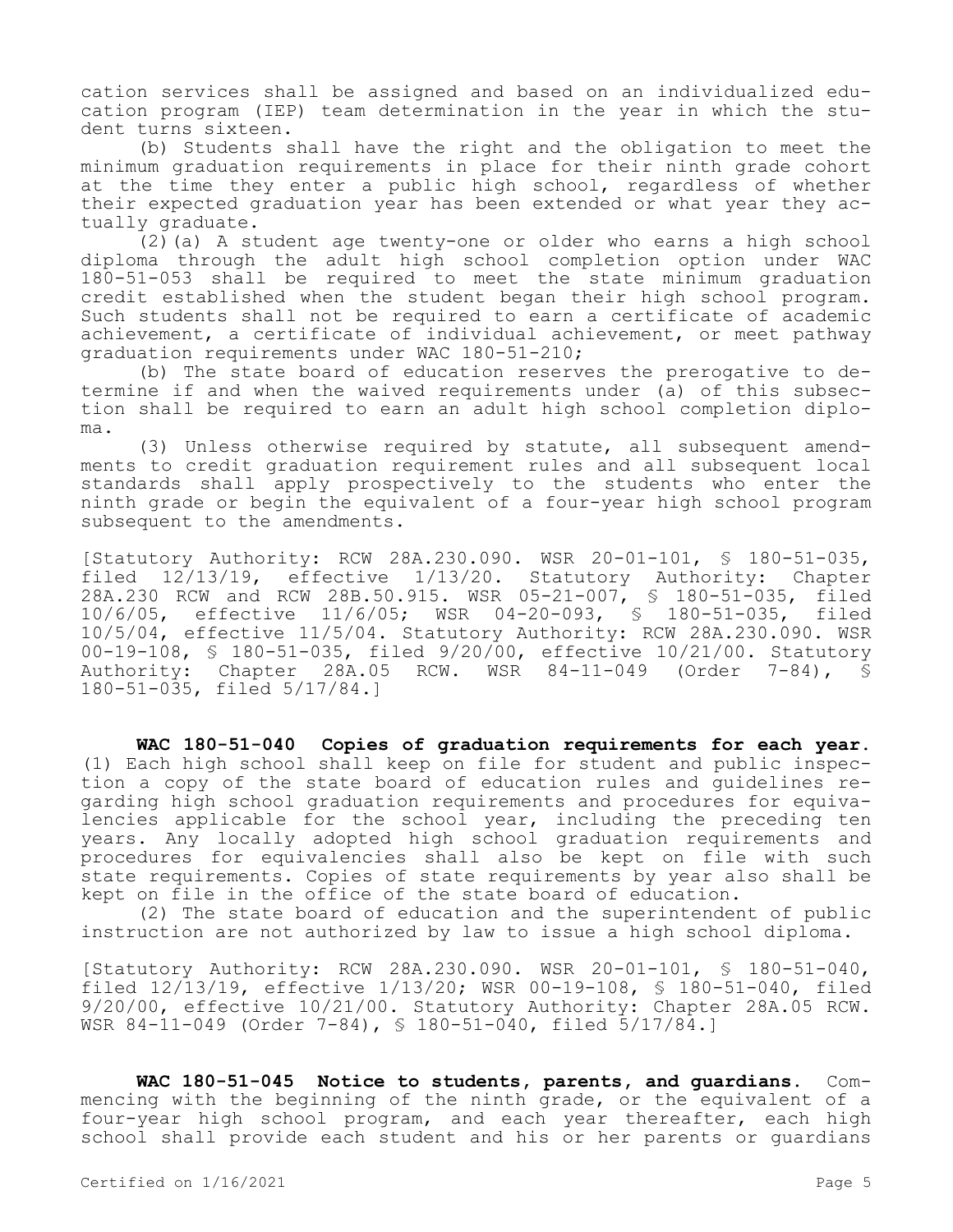with a copy of the high school graduation requirements applicable to each student and a progress report at the close of each school year thereafter of each individual student's progress toward meeting those requirements. If a student is not making normal progress toward such requirements, the high school shall notify the student and parents or guardians of alternative education experiences, including summer school opportunities available in the community, if any, or in close proximity.

[Statutory Authority: RCW 28A.230.090. WSR 00-19-108, § 180-51-045, filed 9/20/00, effective 10/21/00. Statutory Authority: Chapter 28A.05 RCW. WSR 84-11-049 (Order 7-84), § 180-51-045, filed 5/17/84.]

**WAC 180-51-050 High school credit—Definition.** As used in this chapter the term "high school credit" shall mean:

(1) Grades nine through twelve or the equivalent of a four-year high school program, or as otherwise provided in RCW 28A.230.090(4):

(a) Successful completion, as defined by written district policy, of courses taught to the state's learning standards. If there are no state-adopted learning standards for a subject, the local governing board, or its designee, shall determine learning standards for the successful completion of that subject; or

(b) Satisfactory demonstration by a student of proficiency/competency/mastery, as defined by written district policy, of the state's learning standards.

(2) College and university course work. At the college or university level, five quarter or three semester hours shall equal one high school credit: Provided, that for the purpose of this subsection, "college and university course work" means course work that generally is designated 100 level or above by the college or university.

(3) Community/technical college high school completion program - Diploma awarded by community/technical colleges. Five quarter or three semester hours of community/technical college high school completion course work shall equal one high school credit: Provided, that for purposes of awarding equivalency credit under this subsection, college and university high school completion course work includes course work that is designated below the 100 level by the college and the course work is developmental education at grade levels nine through twelve or the equivalent of a four-year high school program. (See also WAC 180-51-053)

(4) Community/technical college high school completion program - Diploma awarded by school district. A minimum of one-half and a maximum of one high school credit may be awarded for every five quarter or three semester hours of community/technical college high school completion course work: Provided, that for purposes of awarding equivalency credit under this subsection, college and university high school completion course work includes course work that is designated below the 100 level by the college and the course work is developmental education at grade levels nine through twelve or the equivalent of a four-year high school program. (See also WAC 180-51-053)

(5) Each high school district board of directors shall adopt a written policy for determining the awarding of equivalency credit authorized under subsection (4) of this section. The policy shall apply uniformly to all high schools in the district.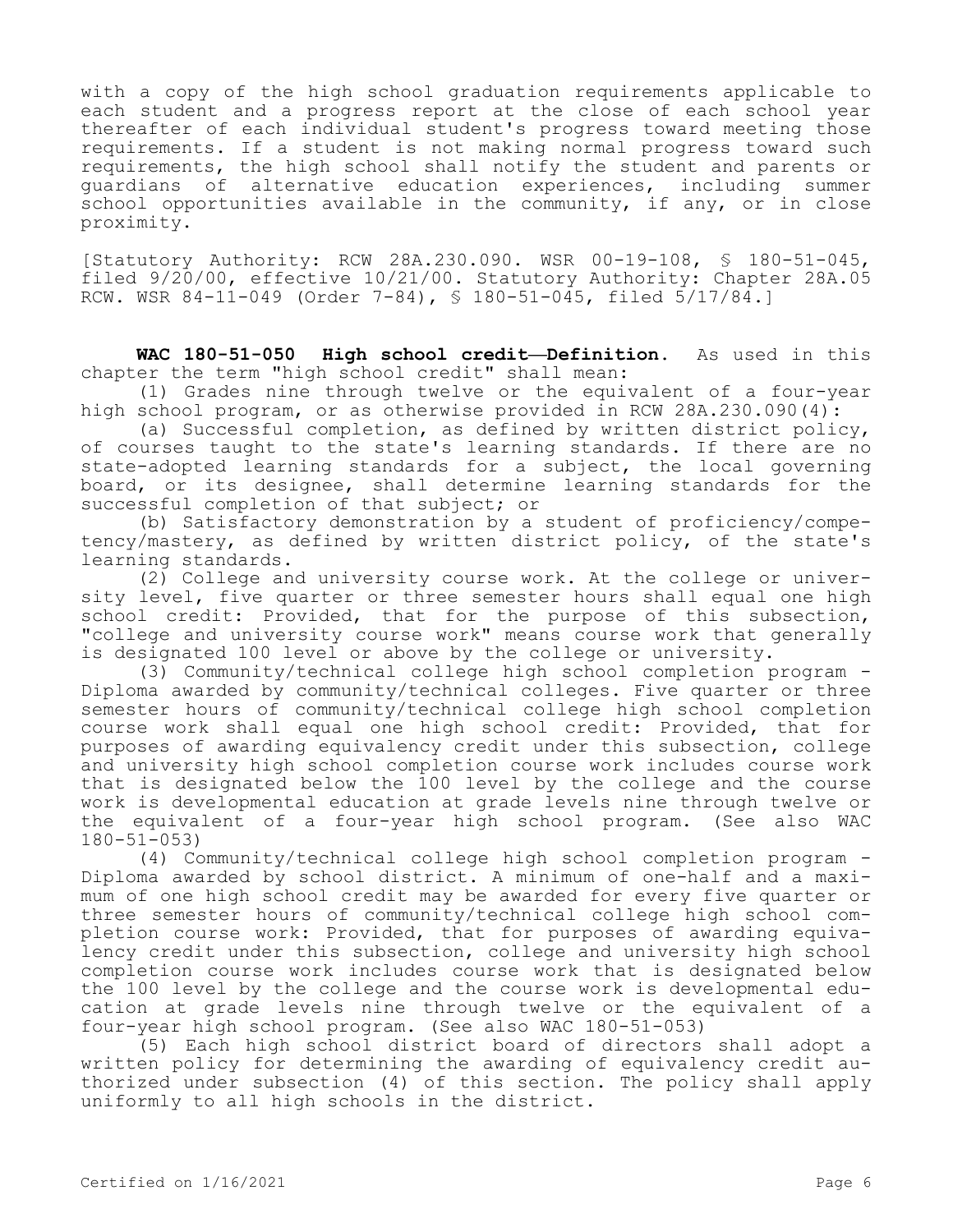(6) Each high school district board of directors shall adopt a written policy regarding the recognition and acceptance of earned credits. The policy shall apply to all high schools in the district. The policy may include reliance on the professional judgment of the building principal or designee in determining whether or not a credit meets the district's standards for recognition and acceptance of a credit. The policy shall include an appeal procedure to the district if it includes reliance on the professional judgment of the building principal or designee.

(7) A student must first obtain a written release from their school district to enroll in a high school completion program under subsection (3) of this section if the student has not reached age eighteen or whose class has not graduated.

[Statutory Authority: 2020 c 7 § 10-12 and RCW 28A.195.010, 28A.230.090, 28A.150.220(7). WSR 21-01-077, § 180-51-050, filed 12/10/20, effective 1/10/21. Statutory Authority: RCW 28A.230.090. WSR 20-01-101, § 180-51-050, filed  $12/13/19$ , effective  $1/13/20$ ; 12-03-052, § 180-51-050, filed 1/11/12, effective 2/11/12. Statutory Authority: Chapter 28A.230 RCW. WSR 05-19-105, § 180-51-050, filed 9/20/05, effective 10/21/05. Statutory Authority: Chapter 28A.230 RCW and RCW 28B.50.915. WSR 04-20-093, § 180-51-050, filed 10/5/04, effective 11/5/04. Statutory Authority: RCW 28A.150.220(4), 28A.305.140, and  $28A.305.130(6)$ . WSR  $04-04-093$ ,  $\frac{1}{5}$  180-51-050, filed  $2/3/04$ , effective 3/5/04. Statutory Authority: RCW 28A.230.090. WSR 00-23-032, \$<br>180-51-050. filed 11/8/00. effective 12/9/00: WSR 99-10-093. \$ 180-51-050, filed 11/8/00, effective 12/9/00; WSR 99-10-093, § 180-51-050, filed 5/4/99, effective 6/4/99. Statutory Authority: RCW 28A.230.090 and 28A.305.130. WSR 97-08-020, § 180-51-050, filed 3/25/97, effective 4/25/97; WSR 96-09-027, § 180-51-050, filed 4/9/96, effective 5/10/96. Statutory Authority: RCW 28A.230.090, 28A.305.130 and 1994 c 222. WSR 95-16-063, § 180-51-050, filed 7/27/95, effective 8/27/95. Statutory Authority: RCW 28A.230.090(1) and 28A.305.130 (8) and (9). WSR 94-13-017, § 180-51-050, filed 6/3/94, effective 7/4/94. Statutory Authority: RCW 28A.230.090. WSR 94-03-100 (Order 1-94), § 180-51-050, filed 1/19/94, effective 9/1/94. Statutory Authority: RCW 28A.05.060. WSR 85-12-041 (Order 12-85), § 180-51-050, filed 6/5/85. Statutory Authority: Chapter 28A.05 RCW. WSR 84-11-049 (Order 7-84), § 180-51-050, filed 5/17/84.]

**WAC 180-51-051 Procedure for granting students mastery-based credit.** (1) Definitions. The definitions in this section apply throughout this chapter.

(a) Per WAC 180-51-015, references to "district" within this section means a school district, a charter school established under chapter 28A.710 RCW, a tribal compact school operated according to the terms of state-tribal education compacts authorized under chapter 28A.715 RCW, and community and technical colleges per WAC 180-51-015.

(b) Per E2SHB 1599 (section 301, chapter 252, Laws of 2019), "mastery-based learning" means:

(i) Students advance upon demonstrated mastery of content;

(ii) Competencies include explicit, measurable, transferable learning objectives that empower students;

(iii) Assessments are meaningful and a positive learning experience for students;

(iv) Students receive rapid, differentiated support based on their individual learning needs; and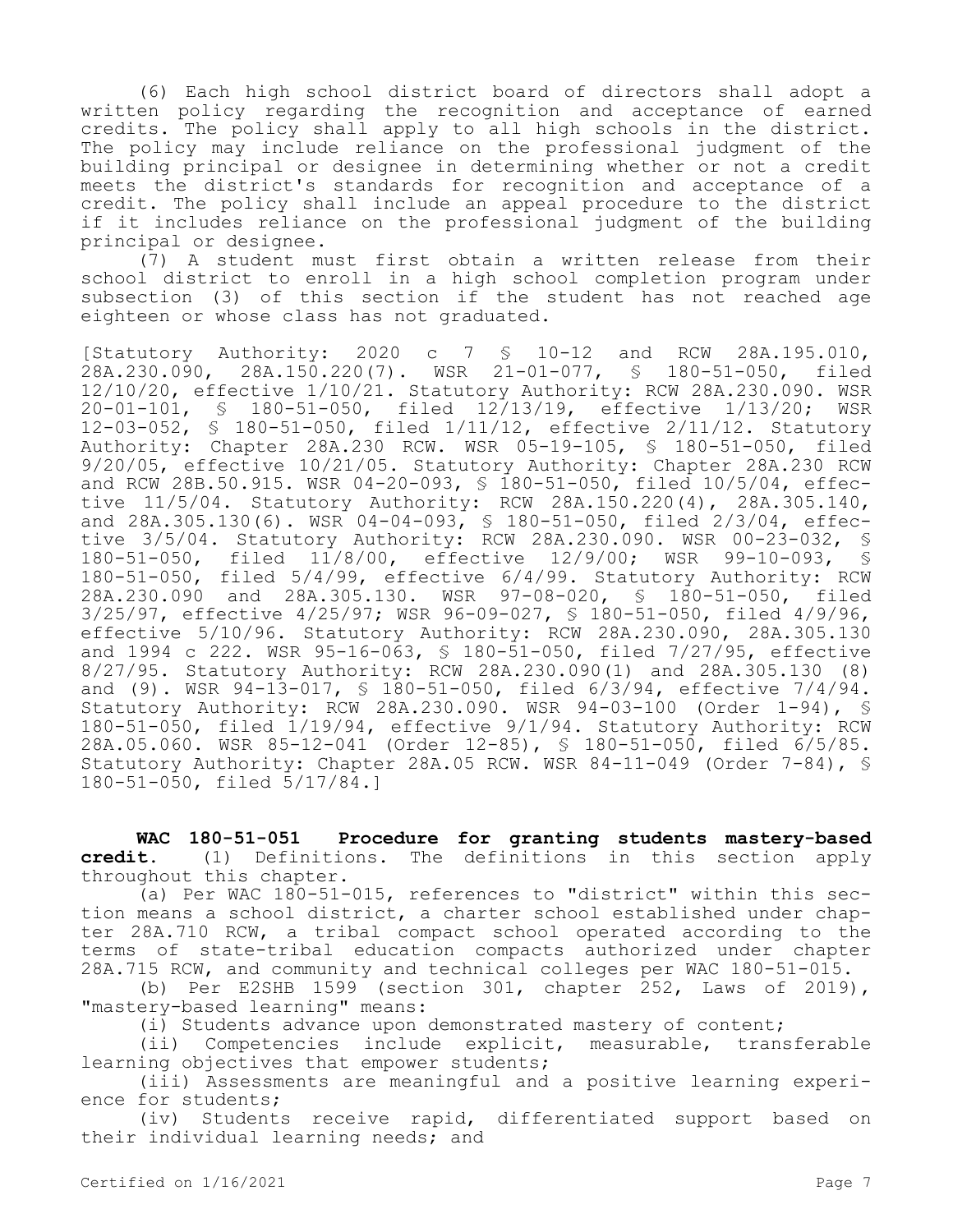(v) Learning outcomes emphasize competencies that include application and creation of knowledge along with the development of important skills and dispositions.

(2) Per WAC 180-51-050, a district may award credit to a student who demonstrates mastery on the state learning standards. If no state standard is available for a subject the district may award credit based on mastery of locally adopted standards.

(3) A district's written policy for awarding mastery-based credit must include:

(a) A provision that details how the district will ensure cultural responsiveness and equity in awarding of mastery-based credit. Each district shall maintain disaggregated student data and periodically review which subgroups of students are receiving mastery-based credit. If the district finds disproportionality among student groups receiving mastery-based credit, the district should be prepared to take appropriate actions to ensure equitable access to mastery-based credit opportunities.

(b) Which subjects or courses are eligible for mastery-based credit.

(c) Other methods allowable for a student to demonstrate proficiency and qualify for mastery credit, beyond what is established in subsection (4)(b) of this section for locally developed assessment options.

(4) Student demonstration of mastery: Student demonstration of mastery of the state's learning standards is not limited to standardized assessment results. Nothing in this section prohibits LEAs from developing additional methods to allow students to show proficiency and earn mastery-based credit, beyond what is included in this section. Districts who adopt a written policy for awarding mastery-based credit may make the following methods of earning mastery-based credit available to their students:

(a) State assessments in English language arts, math, and science, in accordance with RCW 28A.655.070;

(b) Local assessment options: Districts are encouraged to allow students to choose their assessment method from a variety of districtapproved options. Additionally, districts may consider using standards-based grading for any local assessment approach to awarding credit. Local assessment options may include:

(i) Locally created written or oral test;

(ii) Written report by the student;

(iii) Student-designed portfolio of work;

(iv) Student presentation or oral defense of their learning in the course;

(v) Hands-on demonstration of knowledge and skills; or

(vi) A combination of assessment approaches, as defined by the district.

(c) Equivalency course of study: Students may receive credit for learning experiences outside of school that align to state learning standards, in accordance with WAC 392-410-300.

(d) Successful completion of next higher-level course: Districts may award credit for a course when the student successfully completes the next higher-level course in a sequence that includes a natural progression of the state learning standards from the previous course. Districts shall use the state or locally determined learning standards as their guide when making decisions regarding what courses should qualify.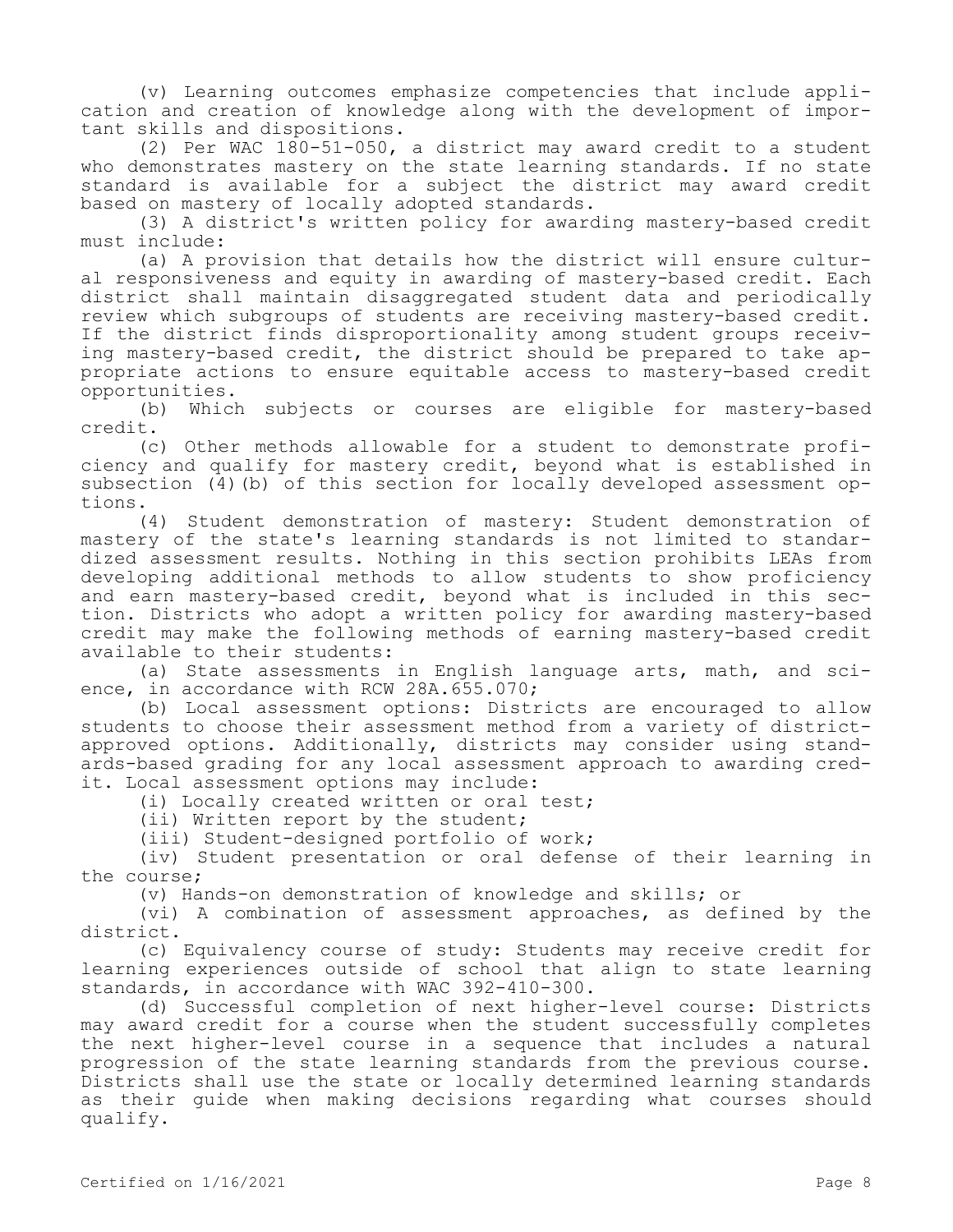(5) High school and beyond plan (HSBP): In accordance with WAC 180-51-220, a student's high school and beyond plan should reflect subject area requirements intended to be met, or that have been met, through mastery-based credit per WAC 180-51-220.

[Statutory Authority: 2020 c 7 § 10-12 and RCW 28A.195.010, 28A.230.090, 28A.150.220(7). WSR 21-01-077, § 180-51-051, filed 12/10/20, effective 1/10/21.]

**WAC 180-51-053 Community college high school diploma programs.**  (1)(a) **Minimum requirements for high school diploma.** The minimum requirements and procedures for the issuance of a high school diploma by or through a community or technical college district shall be as prescribed by the state board of education in this section and chapters 180-51 and 180-56 WAC or as set forth in RCW 28B.50.535 (2), (3) or (4).

(b) Any high school graduation diploma issued by or through a community or technical college district shall certify that the diploma is issued in compliance with high school graduation requirements established by the state board of education and procedures established by the superintendent of public instruction or as set forth in RCW 28B.50.535 (2), (3) or (4).

(2) **Provisions governing program for persons eighteen years of age and over.**

(a) The appropriate school district, community college, or technical college education official shall evaluate the previous educational records of the student and may provide evaluative testing to determine the student's educational level. The official shall recommend an appropriate course or courses of study and upon the successful completion of such study the student will be eligible for the high school diploma.

(b) Satisfaction of minimum course requirements may be met by one or more of the following methods with the applicable institution granting credit verifying completion of course requirements.

(i) Actual completion of courses regularly conducted in high school;

(ii) Technical college;

(iii) Community college;

(iv) Approved correspondence or extension courses;

(v) Supervised independent study; or

(vi) Testing in specific subject areas.

(c) The appropriate education official shall exercise reasonable judgment in appraising the educational experience of the student either in or out of a formal school program to determine the degree to which the student has satisfied the minimum credit requirements for completion of the high school program. Consideration may be given to work experience, vocational training, civic responsibilities discharged by the adult and other evidences of educational attainment.

(d) A high school diploma shall be granted to each individual who satisfactorily meets the requirements for high school completion. The diploma shall be issued by the appropriate school district, community college, or technical college: Records of diplomas issued under the provisions of this subsection shall be maintained by the issuing agency.

(3) Provisions governing program for persons under eighteen years of age.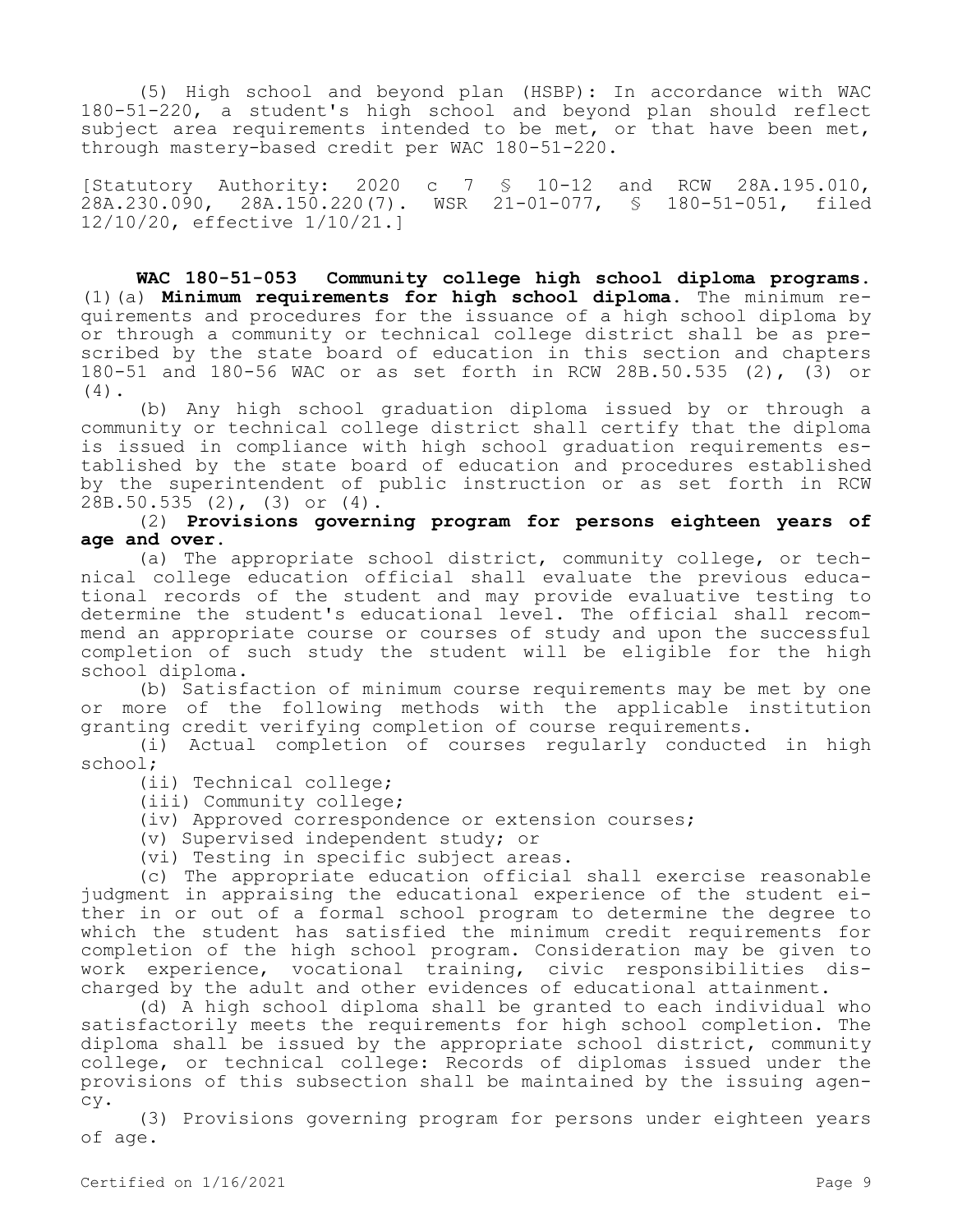(a) The high school principal shall evaluate the previous educational record of the individual and prior to his or her enrollment in courses and in cooperation with the appropriate education official of a community college or technical college shall approve the program of studies leading to the high school diploma.

(b) The student must be assigned a program supervisor.

[Statutory Authority: RCW 28A.50.535. WSR 18-06-032, § 180-51-053, filed 2/28/18, effective 3/31/18. Statutory Authority: RCW 28A.230.090. WSR 10-12-082, § 180-51-053, filed 6/1/10, effective 7/2/10. Statutory Authority: Chapter 28A.230 RCW and RCW 28B.50.915. WSR 04-20-093, § 180-51-053, filed 10/5/04, effective 11/5/04.]

**WAC 180-51-056 Previous requirements for high school graduation.**  This section describes the statewide minimum credit and subject areas requirements for high school graduation for students who entered the ninth grade or began the equivalent of a four-year high school program prior to July 1, 2012 (the class of 2015 and previous classes). This section applies to students of the applicable graduation cohorts in high school completion programs at community and technical colleges.

(1) The minimum credit and subject area requirements, except as noted in subsections (2) and (3) of this section, are as follows:

(a) Three **English** credits (reading, writing, and communications) that at minimum align with grade level expectations for ninth and tenth grade, plus content that is determined by the district.

(b) Two **science** credits (physical, life, and earth) that at minimum align with grade level expectations for ninth and tenth grade, plus content that is determined by the district. At least one credit in laboratory science is required which shall be defined locally.

(c) Two and one-half **social studies** credits that at minimum align with the state's learning standards in civics, economics, geography, history, and social studies skills at grade ten and/or above plus content that is determined by the district. The social studies requirement shall consist of the following mandatory courses or equivalencies:

(i) One credit shall be required in United States history and government which shall include study of the Constitution of the United States.

(ii) Under the provisions of RCW 28A.230.170 and 28A.230.090, one-half credit shall be required in Washington state history and government which shall include study of the Constitution of the state of Washington and shall include information on the culture, history, and government of the American Indian peoples who were the first inhabitants of the state. If taken in seventh or eighth grade, this course may meet the state history and government graduation requirement. However, the course may only count as a high school credit if the academic level of the course exceeds the requirements for seventh and eighth grade classes or is equivalent to a course offered at a high school in the district as determined by the school district board of directors (RCW 28A.230.090). The study of the United States and Washington state Constitutions shall not be waived but may be fulfilled through an alternative learning experience approved locally under written district policy. Secondary school students who have completed and passed a state history and government course of study in another state, and students who transferred from another state as eleventh or twelfth grade students who have or will have earned two credits in social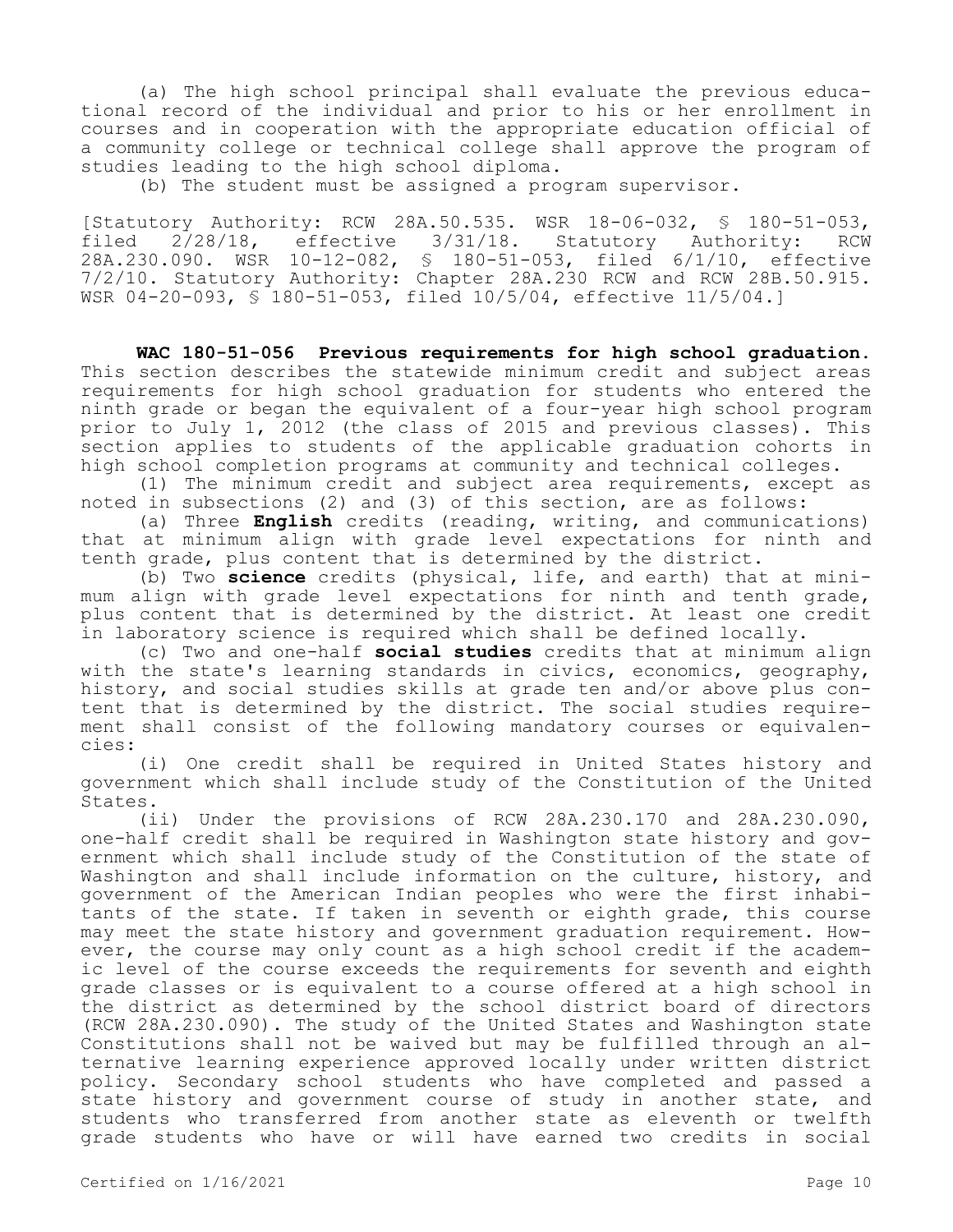studies at graduation, may have the Washington state history and government requirement waived.

(iii) One credit shall be required in contemporary world history, geography, and problems. Courses in economics, sociology, civics, political science, international relations, or related courses with emphasis on current problems may be accepted as equivalencies.

(d) One-half credit of **health**.

(e) One and one-half credits of **physical education**. Students may be excused from the physical education requirement under RCW 28A.230.050. Such excused students shall be required to demonstrate proficiency/competency/mastery in the knowledge portion of the physical education requirement, in accordance with written district policy. Such policies that should be based upon meeting both health and physical education curricula concepts as well as alternative means of engaging in physical activities, as directed in RCW 28A.210.365.

(f) One **arts** credit that at minimum is aligned to learning standards.

(g) One credit in **career and technical education** or occupational education. Courses that meet this requirement include courses that are part of career and technical education programs, as defined in chapter 28A.700 RCW, or occupational education courses as identified by the district. "Occupational education" means credits resulting from a series of learning experiences designed to assist the student to acquire and demonstrate competency/mastery of skills under student learning goal four (RCW 28A.150.210) and are required for success in current and emerging occupations. At a minimum, these competencies shall align with the definition of an exploratory course as contained in the career and technical education program standards of the office of the superintendent of public instruction. Districts are encouraged to offer career and technical education programs, as defined in RCW 28A.700.010.

(i) An exception of the career and technical education requirement may be made for private schools as provided in WAC 180-90-160.

(ii) A student who earns credit through a career and technical education course determined by the district or by the office of the superintendent of public instruction to be equivalent to a noncareer and technical education course per RCW 28A.700.070, will not be required to pass a course in the noncareer and technical education subject to earn a credit in the noncareer and technical education subject. The single career and technical education course equivalency meets two graduation requirements, the career and technical education subject area graduation requirement and the noncareer and technical education subject area graduation requirement. The student therefore has an additional elective credit.

(h) Five and one-half credits of **electives**. Districts may replace these credits with local district requirements through written district policy.

(i) Each student shall have a **high school and beyond plan** for their high school experience, that informs course-taking and that is aligned with the student's postsecondary goals.

(2) For students who entered ninth grade prior to July 1, 2009 (graduating classes preceding the class of 2013), additional graduation requirements are as follows:

(a) The total minimum number of credits required for high school graduation is nineteen.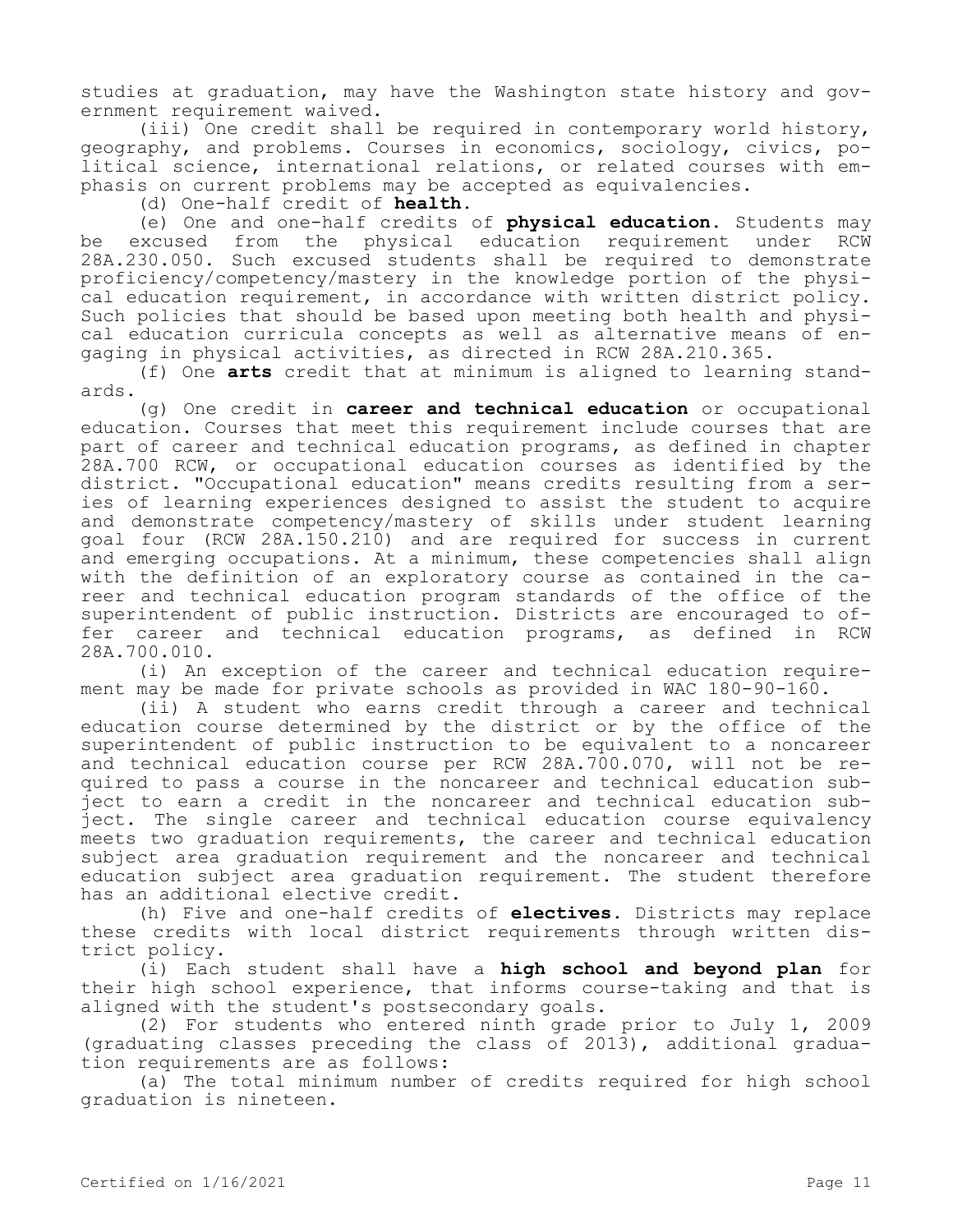(b) Two mathematics credits that at minimum align with mathematics grade level expectations for ninth and tenth grade, plus content that is determined by the district.

(3) For students who entered ninth grade as of July 1, 2009, through June 30, 2012 (the class of 2013 through the class of 2015), additional graduation requirements are as follows:

(a) The total minimum number of credits required for high school graduation is twenty.

(b) Three mathematics credits that align with the high school mathematics standards as developed and revised by the office of the superintendent of public instruction and satisfy the requirements set forth below:

(i) Unless otherwise provided for in (b)(ii) of this subsection, the three mathematics credits required under this section must include:

(A) Algebra 1 or integrated mathematics I;

(B) Geometry or integrated mathematics II; and

(C) Algebra 2 or integrated mathematics III.

(ii) A student may elect to pursue a third credit of high schoollevel mathematics, other than algebra 2 or integrated mathematics III, based on a career-oriented program of study identified in the student's high school and beyond plan that is currently being pursued by the student.

[Statutory Authority: 2020 c 7 § 10-12 and RCW 28A.195.010,  $28A.230.090, 28A.150.220(7)$ . WSR  $21-01-077, S$  180-51-056, filed 12/10/20, effective 1/10/21. Statutory Authority: RCW 28A.230.090. WSR 20-01-101, § 180-51-056, filed 12/13/19, effective 1/13/20.]

**WAC 180-51-067 State subject and credit requirements for high school graduation—Students entering the ninth grade on or after July 1, 2012, through June 30, 2015.** The statewide subject areas and credits required for high school graduation, beginning July 1, 2012, for students who enter the ninth grade or begin the equivalent of a fouryear high school program, as of July 1, 2012, through June 30, 2015, except as provided in WAC 180-51-068(11), shall total twenty as provided below. The credit and subject area requirements in this section apply to districts with a waiver to delay implementing WAC 180-51-068. For such districts, this section will apply to students who entered ninth grade between July 1, 2012, and June 30, 2016. All credits are to be aligned with the state's learning standards for the subject. The content of any course shall be determined by the local school district.

(1) Four **English** credits.

(2) Three **mathematics** credits that satisfy the requirements set forth below:

(a) Unless otherwise provided for in (d) through (g) of this subsection, the three mathematics credits required under this section must include:

(i) Algebra 1 or integrated mathematics I;

(ii) Geometry or integrated mathematics II; and

(iii) Algebra 2 or integrated mathematics III.

(b) A student may elect to pursue a third credit of high schoollevel mathematics, other than algebra 2 or integrated mathematics III, if all of the following requirements are met: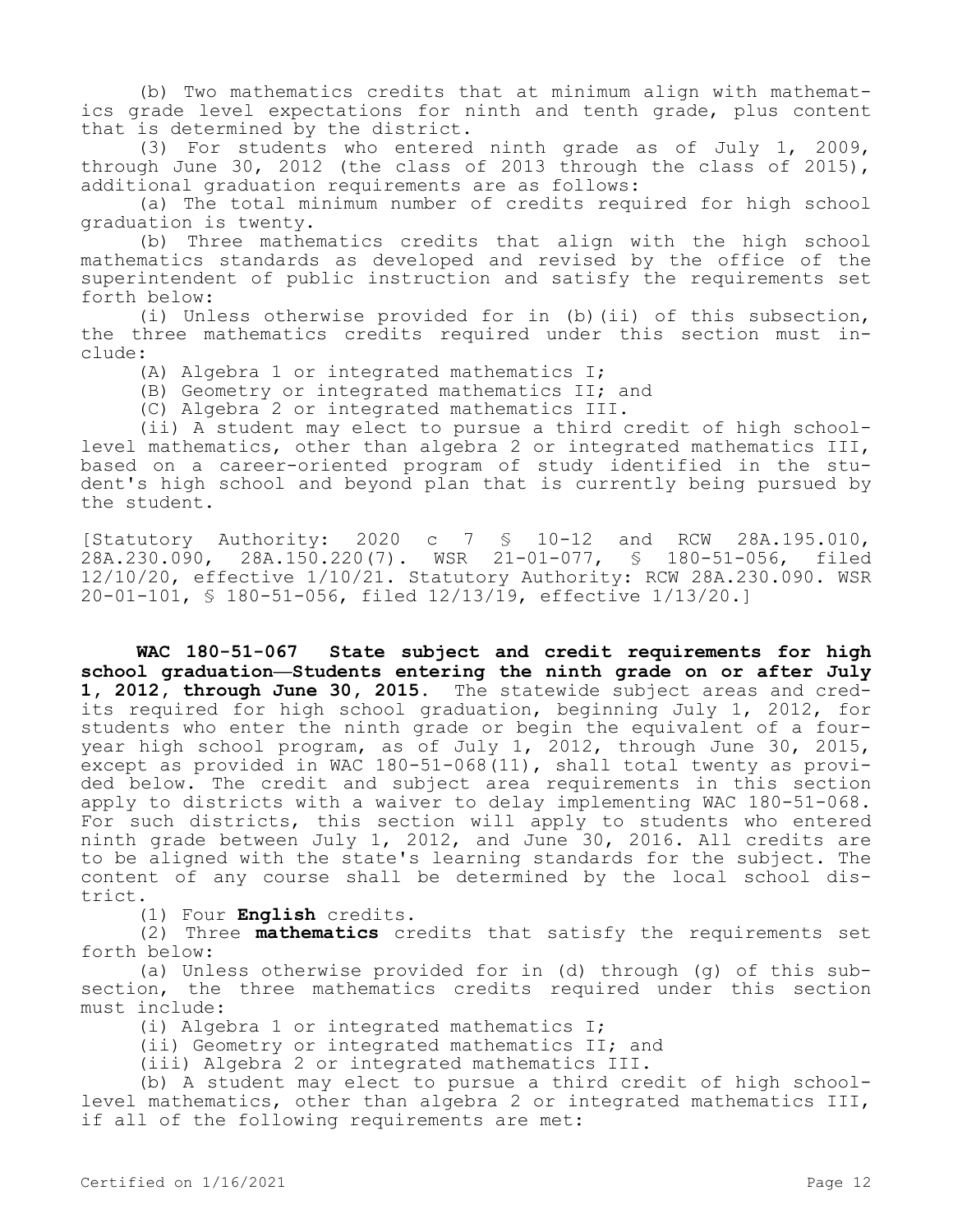(i) The student's elective choice is based on a career-oriented program of study identified in the student's high school and beyond plan that is currently being pursued by the student;

(ii) The student's parent(s)/guardian(s) (or designee for the student if a parent or guardian is unavailable) agree that the third credit of mathematics elected is a more appropriate course selection than algebra 2 or integrated mathematics III because it will better serve the student's education and career goals;<br>(iii) A meeting is held with th

A meeting is held with the student, the parent(s)/guardian(s) (or designee for the student if a parent or guardian is unavailable), and a high school representative for the purpose of discussing the student's high school and beyond plan and advising the student of the requirements for credit bearing two- and four-year college level mathematics courses; and

(iv) The school has the parent(s)/guardian(s) (or designee for the student if a parent or guardian is unavailable) sign a form acknowledging that the meeting with a high school representative has occurred, the information as required was discussed, and the parent(s)/guardian(s) (or designee for the student if a parent or guardian is unavailable) agree that the third credit of mathematics elected is a more appropriate course selection given the student's education and career goals.

(c) Equivalent career and technical education mathematics courses meeting the requirements set forth in RCW 28A.230.097 can be taken for credit instead of any of the mathematics courses set forth in (a) of this subsection if the career and technical education mathematics courses are recorded on the student's transcript using the equivalent academic high school department designation and course title.

(d) A student who prior to ninth grade successfully completes one or more high school level math courses with a passing grade that is automatically transcribed on the student's high school transcript in accordance with RCW 28A.230.090 and WAC 180-51-030, or a student who demonstrates mastery in high school math subjects and has received credit for them, may use these credits to meet their math graduation requirements. Upon completion of algebra 1 or integrated math I, geometry or integrated math II, and a third credit of high school level math that aligns with the student's high school and beyond plan, the student should be encouraged to consider additional math courses, which align with the student's education and career goals in their high school and beyond plan.

(e) A student who prior to ninth grade successfully completes one or more high school level math courses with a passing grade and opts to receive no high school credit for such course(s) in accordance with RCW 28A.230.090 and WAC 180-51-030, or a student who demonstrated mastery in these subjects but did not receive high school credits, may either:

(i) Repeat the course(s) for credit in high school; or

(ii) Earn three credits of high school mathematics in different math subjects than those completed before high school. The student must take algebra 1 or integrated mathematics I and geometry or integrated math II in high school if the student did not complete these courses at a high school level prior to high school, but the student does not need to repeat courses if the student already took the courses at a high school level.

(3) Two **science** credits, at least one of the two credits must be in laboratory science.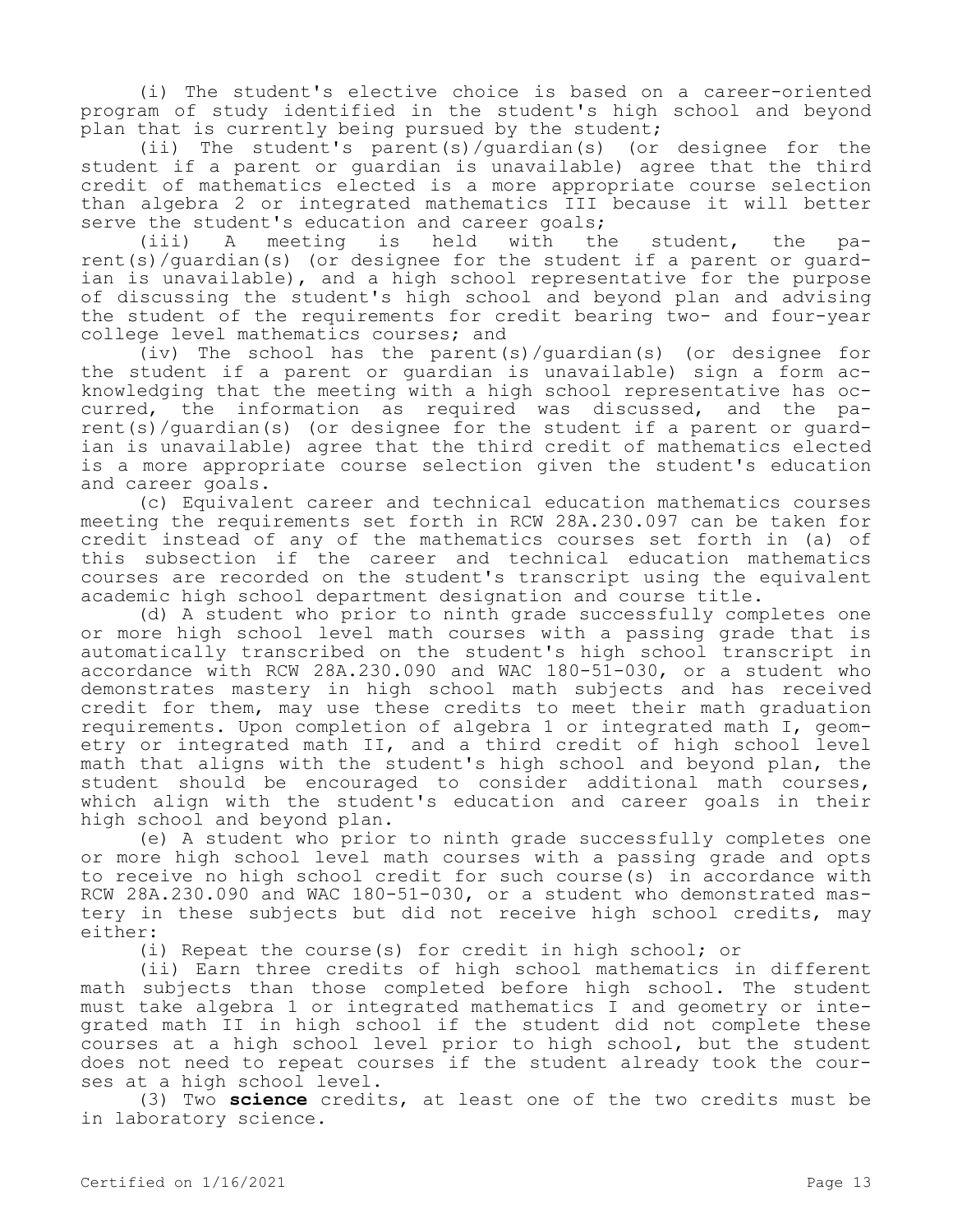(4) Three **social studies** credits (two credits prescribed courses, plus one credit social studies elective) and a noncredit requirement. The social studies requirement shall consist of the following mandatory courses or equivalencies:

(a) One credit shall be required in United States history.

(b) Successful completion of Washington state history and government shall be required, subject to the provisions of RCW 28A.230.170, 28A.230.090, 28A.320.170 and WAC 392-410-120, and shall include information on the cultures, histories, and governments of the American Indian peoples who are the first inhabitants of the state. Successful completion of Washington state history must be noted on each student's transcript. The Washington state history and government requirement may be waived by the principal for individual students who:

(i) Have successfully completed a state history and government course of study in another state; or

(ii) Are in eleventh or twelfth grade and who have not completed a course of study in Washington's history and state government because of previous residence outside the state or because emergency school closure, or other circumstance due to an emergency, prevented the student from having the opportunity to fulfill this requirement.

(c) One-half credit shall be required in contemporary world history, geography, and problems. Courses in economics, sociology, civics, political science, international relations, or related courses with emphasis on contemporary world problems may be accepted as equivalencies.

(d) One-half credit shall be required in civics and include at a minimum the content listed in RCW 28A.230.093.

(5) One-half credits of **health**.

(6) One and one-half credits of physical education. Students may be excused from the physical education requirement under RCW 28A.230.050. Such excused students shall be required to demonstratemastery of the knowledge portion of the physical education requirement, in accordance with written district policy. Such policies should be based upon addressing health and physical education learning standards as well as alternative means of engaging in physical activities, as directed in RCW 28A.210.365.

(7) One **arts** credit. The essential content in this subject area may be satisfied in the visual or performing arts.

(8) One credit in **career and technical education** or **occupational education**.

(a) "Occupational education" means credits resulting from a series of learning experiences designed to assist the student to acquire and demonstrate mastery of skills under student learning goal four and which skills are required for success in current and emerging occupations. At a minimum, these competencies shall align with the definition of an exploratory course as contained in the career and technical education program standards of the office of the superintendent of public instruction.

(b) Students who earn a graduation requirement credit through a career and technical education course determined by the district or by the office of the superintendent of public instruction to be equivalent to a noncareer and technical education course will not be required to earn a second credit in the noncareer and technical education course subject. The student earns one credit while meeting two graduation requirements, a career and technical education requirement and the noncareer and technical education subject requirement. The to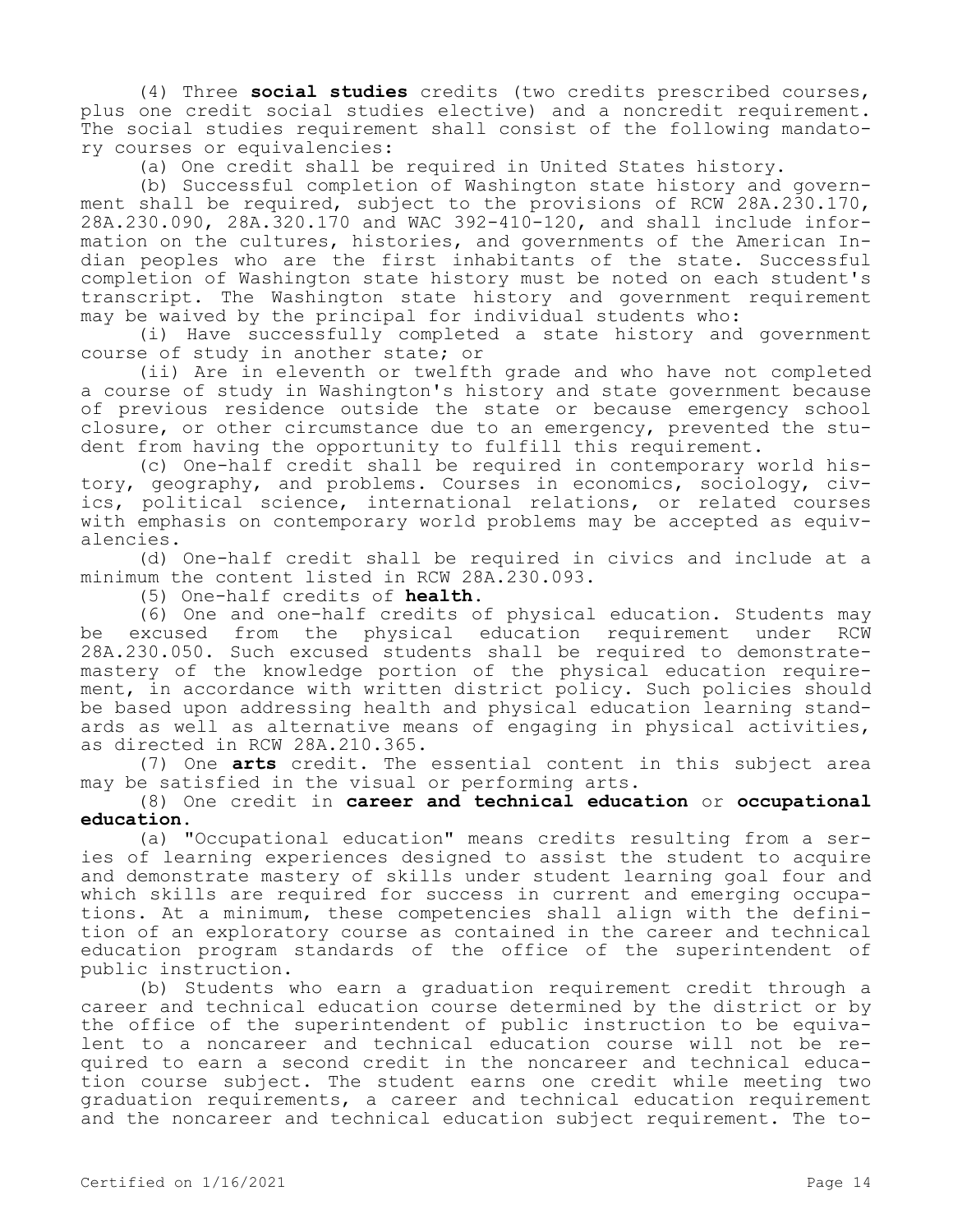tal number of credits required for graduation remains unchanged, and the student will need to earn an additional elective credit.

(9) Four credits of **electives**.

(10) Each student shall have a **high school and beyond plan** for their high school experience, as described in WAC 180-51-220.

(11) Students who complete and pass all required International Baccalaureate Diploma Programme courses are considered to have satisfied state subject and credit requirements for graduation from a public high school, subject to the provisions of RCW 28A.230.090, 28A.230.170, and chapter 28A.230 RCW.

(12) A student with an individualized education program (IEP) must be provided the opportunity to meet graduation requirements that align with the student's high school and beyond plan pursuant to WAC  $180 - 51 - 115$ .

[Statutory Authority: 2020 c 7 § 10-12 and RCW 28A.195.010, 28A.230.090, 28A.150.220(7). WSR 21-01-077, § 180-51-067, filed 12/10/20, effective 1/10/21. Statutory Authority: RCW 28A.230.090. WSR 20-01-101, \$ 180-51-067, filed  $12/13/19$ , effective  $1/13/20$ . Statutory<br>Authority: 2014 c 217 and RCW 28A.230.090. WSR 14-19-032, \$ 2014 c 217 and RCW 28A.230.090. WSR 14-19-032, § 180-51-067, filed 9/8/14, effective 10/9/14. Statutory Authority: RCW 28A.230.090, 28A.230.093, 28A.230.050, 28A.230.170, 28A.230.060, and 28A.305.215(8). WSR 12-03-073, § 180-51-067, filed 1/13/12, effective 2/13/12.]

**WAC 180-51-068 State subject and credit requirements for high school graduation—Students entering the ninth grade on or after July 1, 2015, through June 30, 2017.** The statewide subject areas and credits required for high school graduation, beginning July 1, 2015, for students who enter the ninth grade or begin the equivalent of a fouryear high school program (the class of 2019), shall total twenty-four as required in this section, except as otherwise provided in subsections (12) and (13) of this section. All credits are to be aligned with the state's learning standards developed under RCW 28A.655.070 for the subject. The content of any course shall be determined by the local school district.

(1) Four **English** credits.

(2) Three **mathematics** credits that satisfy the requirements set forth in (a) through (c) of this subsection:

(a) Unless otherwise provided for in (b) of this subsection, the three mathematics credits required under this section must include:

(i) Algebra 1 or integrated mathematics I;

(ii) Geometry or integrated mathematics II; and

(iii) A third credit of high school mathematics, aligning with the student's interests and high school and beyond plan, with agreement of the student's parent or guardian. The high school and beyond plan must be provided to the student's parents or guardians in their native language if that language is one of the two most frequently spoken non-English languages of students in the district (RCW 28A.230.090). Districts are encouraged to provide plans to parents and guardians in additional languages as needed, to the extent feasible. If the parent or guardian is unavailable or does not indicate a preference for a specific course, the school counselor or principal may provide agreement with the plan.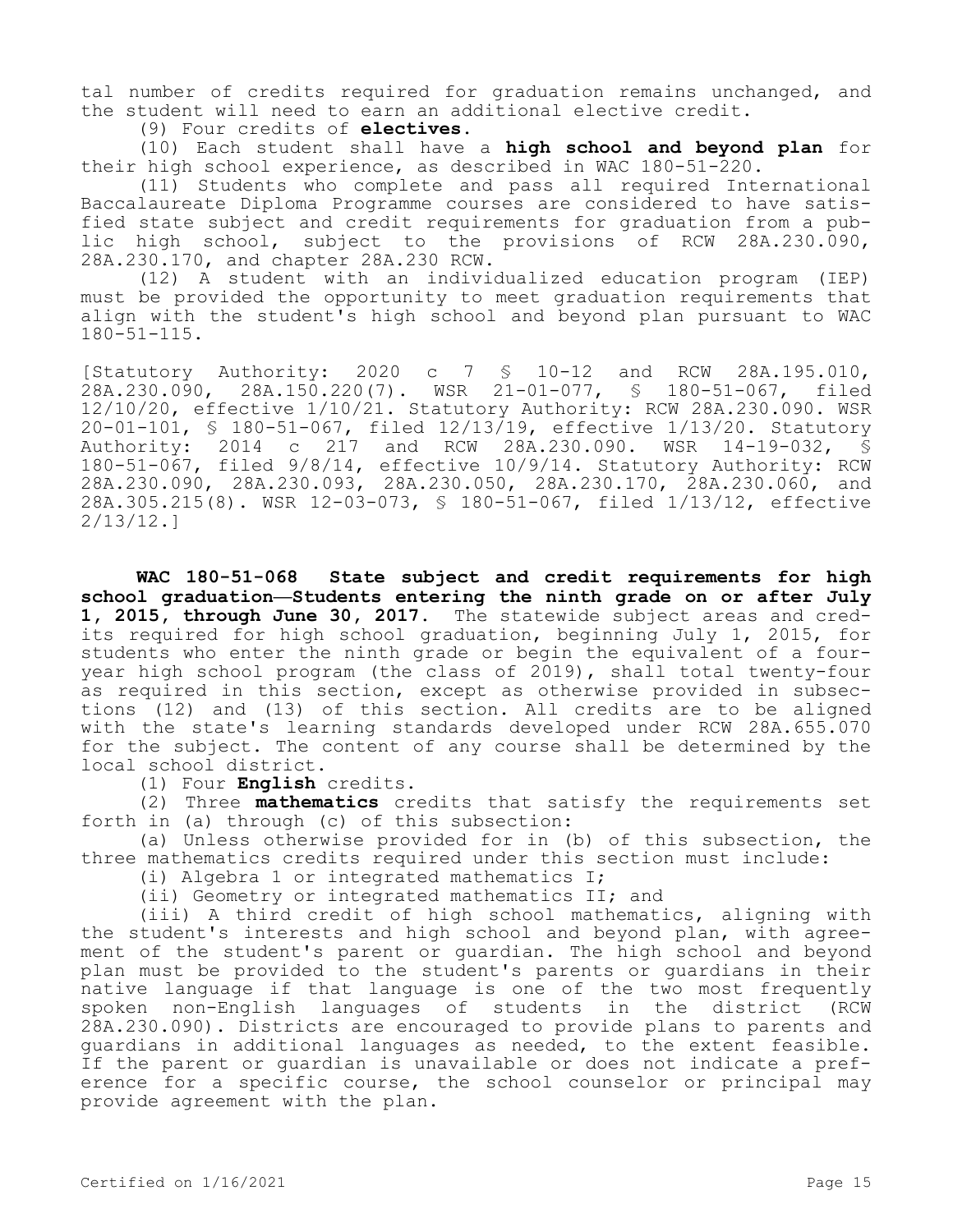(b) A student who prior to ninth grade successfully completes one or more high school level math courses with a passing grade that is automatically transcribed on the student's high school transcript in accordance with RCW 28A.230.090 and WAC 180-51-030, or a student who demonstrates mastery in high school math subjects and has received credit for them, may use these credits to meet their math graduation requirements. Refer to WAC 180-51-030 for information about opting out of credits and numerical grades. Upon completion of algebra 1 or integrated math I, geometry or integrated math II, and a third credit of high school level math that aligns with the student's high school and beyond plan, the student should be encouraged to consider additional math courses, which align with the student's education and career goals in their high school and beyond plan.

(c) A student who prior to ninth grade successfully completes one or more high school level math courses with a passing grade and opts to receive no high school credit for such course(s) in accordance with RCW 28A.230.090 and WAC 180-51-030, or a student who demonstrated mastery in these subjects but did not receive high school credits, may either:

(i) Repeat the course(s) for credit in high school; or

(ii) Earn three credits of high school mathematics in different math subjects than those completed before high school. The student must take algebra 1 or integrated mathematics I and geometry or integrated math II in high school if the student did not complete these courses at a high school level prior to high school, but the student does not need to repeat courses if the student already took the courses at a high school level.

(3) Three **science** credits, at least two of which must be in laboratory science as provided in subsection (17)(a) of this section. A student may choose the content of the third credit of science, based on the student's interests and high school and beyond plan, with agreement of the student's parent or guardian. The high school and beyond plan must be provided to the student's parents or guardians in their native language if that language is one of the two most frequently spoken non-English languages of students in the district (RCW 28A.230.090). Districts are encouraged to provide plans to parents and guardians in additional languages as needed, to the extent feasible. If the parent or guardian is unavailable or does not indicate a preference for a specific course, agreement may be provided by the school counselor or principal.

(4) Three **social studies** credits (two credits prescribed courses, plus a one credit social studies elective) and a noncredit requirement. The social studies requirement shall consist of the following mandatory courses or equivalencies:

(a) One credit shall be required in United States history.

(b) Successful completion of Washington state history and government shall be required, subject to the provisions of RCW 28A.230.170, 28A.230.090, 28A.320.170 and WAC 392-410-120, and shall include information on the cultures, histories, and governments of the American Indian peoples who are the first inhabitants of the state. Successful completion of Washington state history must be noted on each student's transcript. The Washington state history and government requirement may be waived by the principal for individual students who:

(i) Have successfully completed a state history and government course of study in another state; or

(ii) Are in eleventh or twelfth grade and who have not completed a course of study in Washington's history and state government because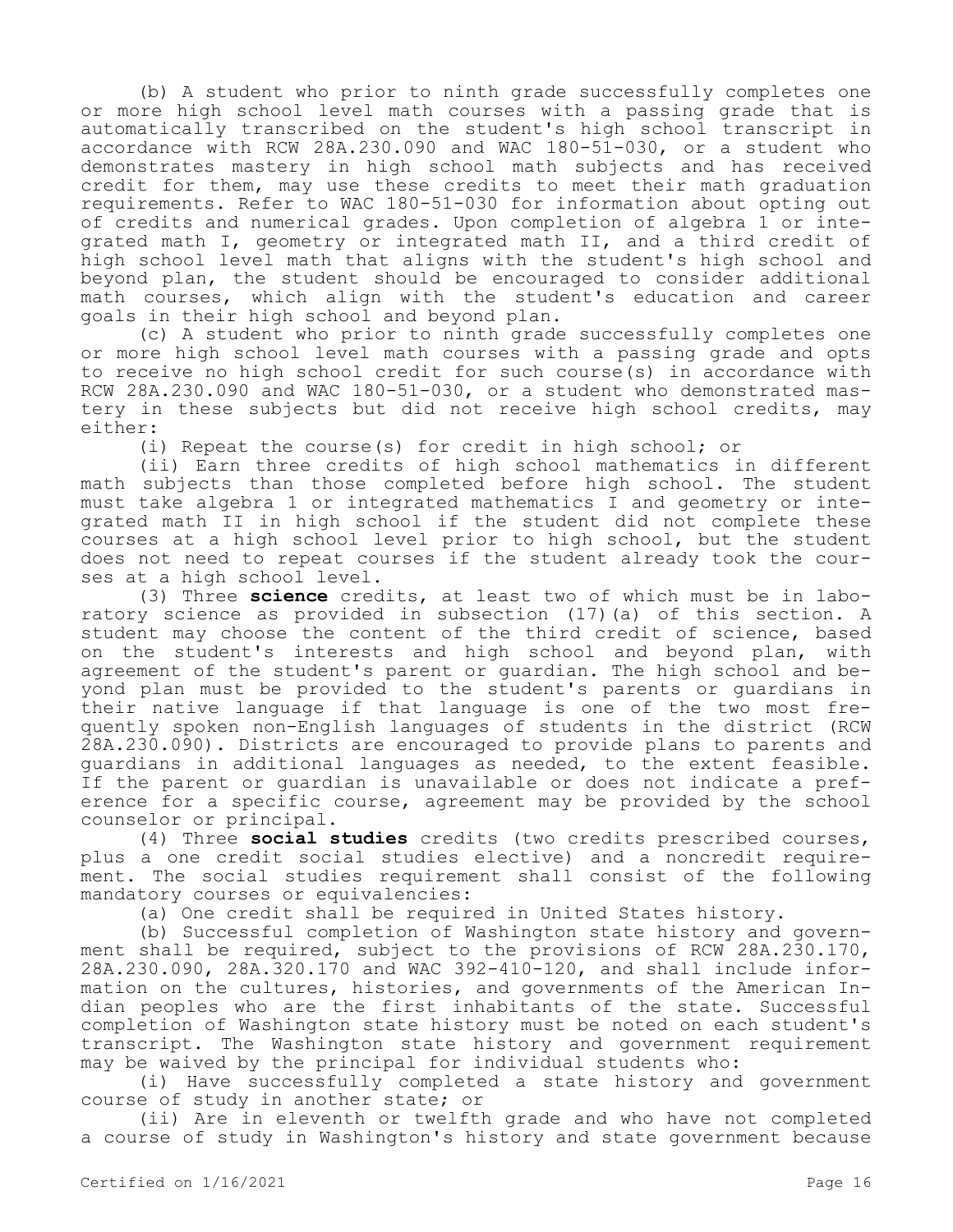of previous residence outside the state or because emergency school closure, or other circumstance due to an emergency, prevented the student from having the opportunity to fulfill this requirement.

(c) One-half credit shall be required in contemporary world history, geography, and problems. Courses in economics, sociology, civics, political science, international relations, or related courses with emphasis on contemporary world problems may be accepted as equivalencies.

(d) One-half credit shall be required in civics and include at a minimum the content listed in RCW 28A.230.093.

(5) One-half credit in **health**.

(6) One and one-half in **physical education**. Students may be excused from the physical education requirement under RCW 28A.230.050. Such excused students shall be required to demonstratemastery of the knowledge portion of the fitness requirement, in accordance with written district policy. Such policies should be based upon addressing health and physical education learning standards as well as alternative means of engaging in physical activities, as directed in RCW 28A.210.365.

(7) Two **arts** credits. The essential content in this subject area may be satisfied in the visual or performing arts. One of the two arts credits may be replaced with a personalized pathway requirement as provided in subsection (17)(c) of this section.

(8) One credit in **career and technical education**.

(a) A career and technical education credit means a credit resulting from a course in a career and technical education program or occupational education credit as contained in the career and technical education program standards of the office of the superintendent of public instruction. "Occupational education" means credits resulting from a series of learning experiences designed to assist the student to acquire and demonstrate mastery of skills under student learning goal four and which skills are required for success in current and emerging occupations. At a minimum, these competencies shall align with the definition of an exploratory course as contained in the career and technical education program standards of the office of the superintendent of public instruction. Districts are encouraged to offer career and technical education programs, as defined in RCW 28A.700.010.

(b) An exception may be made for private schools as provided in WAC 180-90-160.

(c) A student who earns credit through a career and technical education course determined by the district or by the office of the superintendent of public instruction to be equivalent to a noncareer and technical education core course (RCW 28A.700.070 and subsection (14) of this section), will not be required to pass a course in the noncareer and technical education subject to earn a credit in that subject. The student earns one credit while meeting two graduation requirements, a career and technical education requirement and the noncareer and technical education subject requirement. The total number of credits required for graduation remain unchanged, and the student will need to earn an additional elective credit.

(9) Two credits in **world languages or personalized pathway requirements**. If the student has chosen a four-year degree pathway under subsection (11) of this section, the student shall be advised to earn two credits in world languages.

(10) Four credits of **electives**.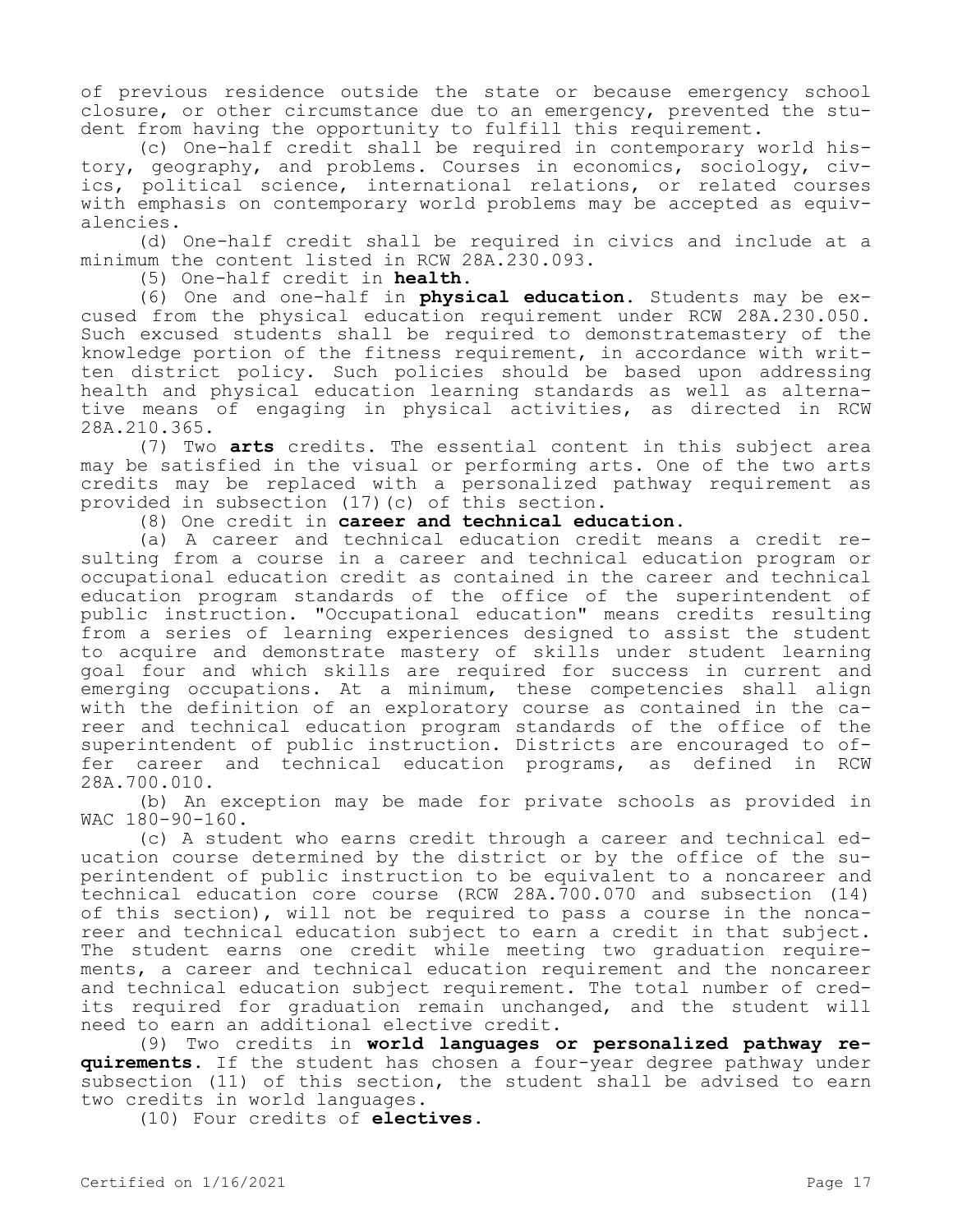(11) Each student shall have a **high school and beyond plan** to guide his or her high school experience, as described in WAC 180-51-220.

(12) A school district wishing to implement the requirements for high school graduation for students who enter the ninth grade or begin the equivalent of a four-year high school program on July 1, 2016, or July 1, 2017, rather than July 1, 2015, may apply to the state board of education for a temporary waiver of the requirements of this section. The state board of education shall post an application form on its website for use by districts seeking this waiver.

(a) An application for a waiver must:

(i) Meet the requirements of chapter 217, Laws of 2014 (E2SSB 6552), which include describing why the waiver is being requested, the specific impediments preventing timely implementation of the high school graduation requirements established in subsections (1) through (10) of this section, and the efforts that will be taken to achieve implementation with the graduating class proposed under the waiver.

(ii) Be accompanied by a resolution adopted by the district board of directors requesting the waiver. The resolution must state the entering freshman class or classes for whom the waiver is requested, and be signed by the board chair or president and the district superintendent.

(b) A district implementing a waiver shall continue to be subject to the requirements of WAC 180-51-067 during the school year or years for which the waiver has been granted.

(c) Nothing shall prevent a district granted a waiver from electing to implement subsections (1) through (11) of this section during the term for which the waiver is granted. A district granted a waiver that elects to implement subsections (1) through (11) of this section shall provide notification of such decision to the state board of education.

(d) The state board of education shall post the application for each waiver on its public website.

(13) A school district that grants high school diplomas may waive up to two of the credits required for graduation under this section for individual students for reason of a student's circumstances, as defined by the district. Unless otherwise provided in law, students granted a waiver under this subsection must earn the seventeen required subject credits in subsections (1) through (7) of this section, which may be by satisfactory demonstration of competence under WAC 180-51-050. The waiving of credits for individual students for reason of a student's circumstances must be in accordance with written policies adopted by resolution of each board of directors of a district that grants diplomas.

(14) Career and technical education courses determined by the district or by the office of the superintendent of public instruction to be equivalent to a noncareer and technical education course in accordance with RCW 28A.700.070 can be taken for credit in place of that course. Equivalencies may be determined for any of the core credit graduation requirements of subsections (1) through (7) of this section.

(15) Students who complete and pass all required International Baccalaureate Diploma Programme courses are considered to have satisfied state subject and credit requirements for graduation from a public high school, subject to the provisions of RCW 28A.230.090, 28A.230.170, and chapter 28A.230 RCW.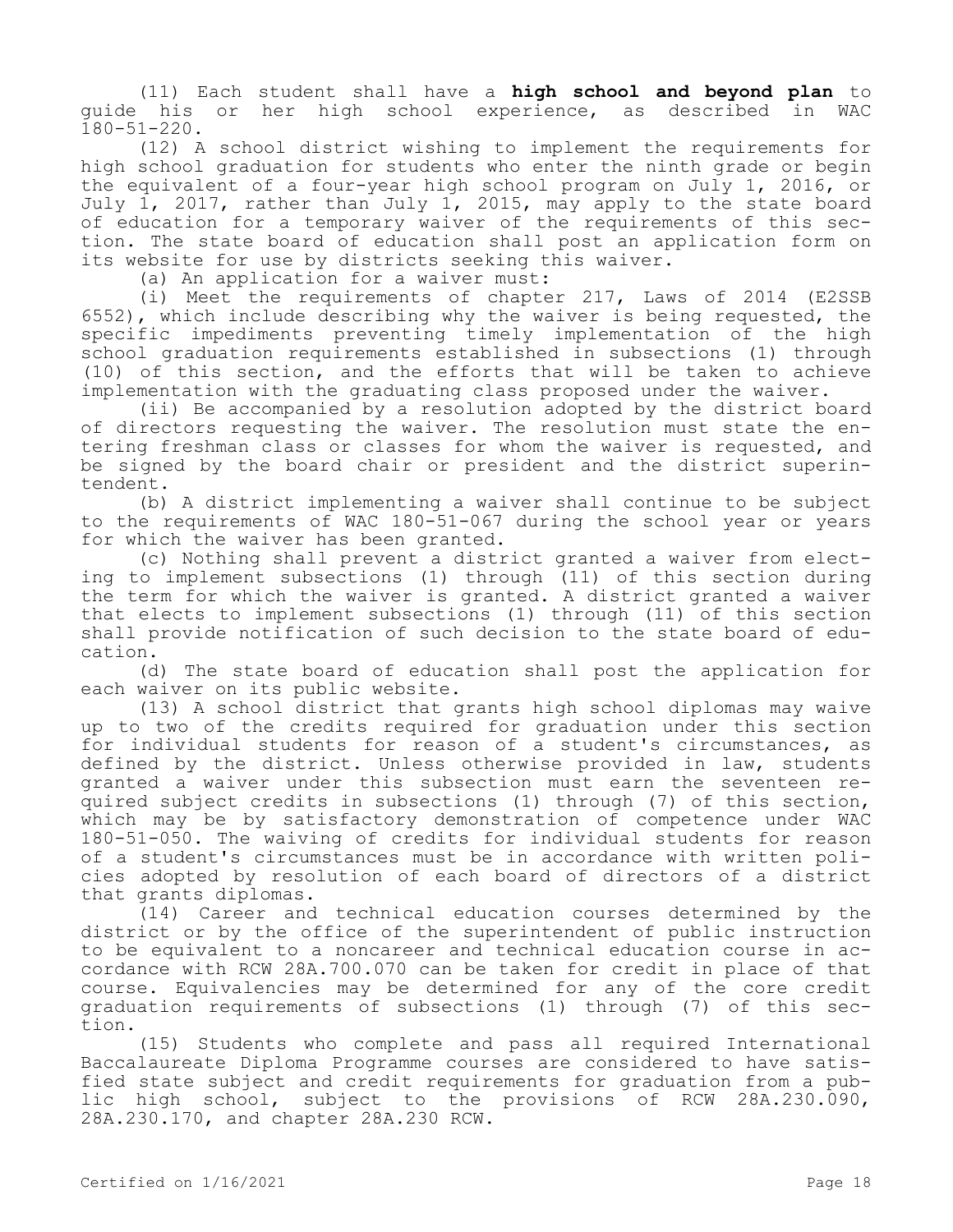(16) A student with an individualized education program must be provided the opportunity to meet graduation requirements that align with the student's high school and beyond plan pursuant to WAC 180-51-115.

(17) Definitions:

(a) "Laboratory science" means any instruction that provides opportunities for students to interact directly with the material world, or with data drawn from the material world, using the tools, data collection techniques, models and theories of science. A laboratory science course meeting the requirement of subsection (3) of this section may include courses conducted in classroom facilities specially designed for laboratory science, or coursework in traditional classrooms, outdoor spaces, or other settings which accommodate elements of laboratory science as identified in this subsection;

(b) "Personalized pathway" means a locally determined body of coursework identified in a student's high school and beyond plan that is deemed necessary to attain the post-secondary career or educational goals chosen by the student;

(c) "Personalized pathway requirements" means up to three course credits chosen by a student under subsections (7) and (9) of this section that are included in a student's personalized pathway and prepare the student to meet specific post-secondary career or educational goals.

[Statutory Authority: 2020 c 7 § 10-12 and RCW 28A.195.010, 28A.230.090, 28A.150.220(7). WSR 21-01-077, § 180-51-068, filed 12/10/20, effective 1/10/21. Statutory Authority: RCW 28A.230.090. WSR 20-01-101, § 180-51-068, filed 12/13/19, effective 1/13/20. Statutory Authority: 2014 c 217 and RCW 28A.230.090. WSR 14-19-032, § 180-51-068, filed 9/8/14, effective 10/9/14.]

**WAC 180-51-095 Temporary exemption from course and credit requirements.** Annual exemptions to the definition of an annualized high school credit may be granted upon the request of an approved private school which offers evidence that delineates content, time, or mastery assessments which are substantially equivalent to the definition stated in WAC 180-51-050. The waiver process shall be administered by the state board of education.

[Statutory Authority: 2020 c 7 § 10-12 and RCW 28A.195.010, 28A.230.090, 28A.150.220(7). WSR 21-01-077, § 180-51-095, filed 12/10/20, effective 1/10/21. Statutory Authority: RCW 28A.230.090. WSR 20-01-101, § 180-51-095, filed 12/13/19, effective 1/13/20; WSR 07-07-064, § 180-51-095, filed 3/14/07, effective 4/14/07.]

**WAC 180-51-107 Alternative high school graduation requirements.**  Alternative high school graduation requirements may be established under WAC 180-18-055.

[Statutory Authority: RCW 28A.230.090, 28A.305.140 and 28A.600.010. WSR 99-10-094, § 180-51-107, filed 5/4/99, effective 6/4/99.]

**WAC 180-51-115 Procedures for granting high school graduation credits for students with special educational needs.** A student with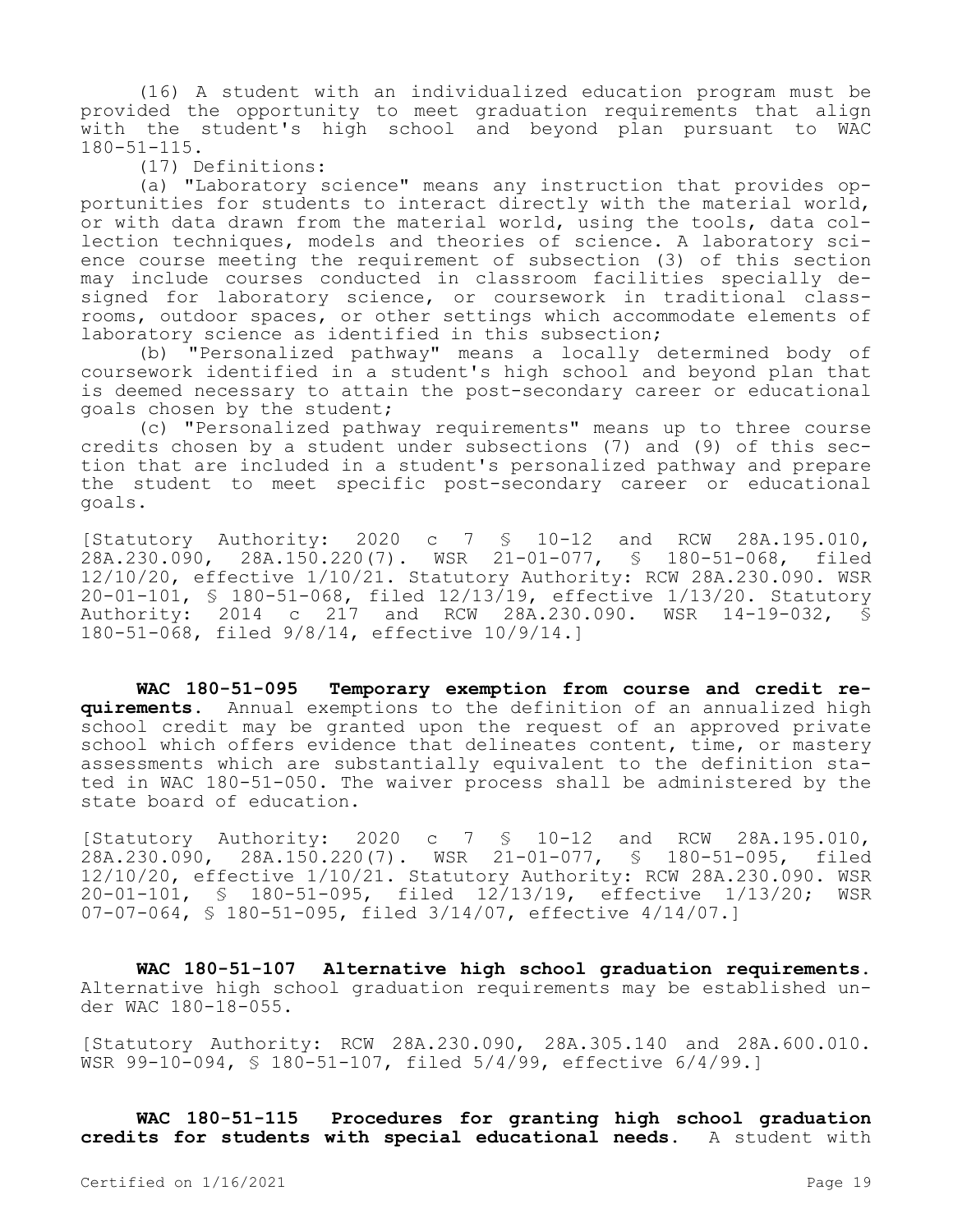an individualized education program must be provided needed accommodations to progress in the general curriculum toward meeting state and local graduation requirements. In limited circumstances, when determined necessary by the individualized education program team due to the unique needs resulting from the student's disability, a graduation credit and subject area requirement may be substituted with comparable content course work, as identified in the individualized education program team course of study and aligned to the student's high school and beyond plan.

[Statutory Authority: RCW 28A.230.090. WSR 20-01-101, § 180-51-115, filed 12/13/19, effective 1/13/20; WSR 07-07-051, § 180-51-115, filed 3/14/07, effective 4/14/07; WSR 00-19-108, § 180-51-115, filed 9/20/00, effective 10/21/00. Statutory Authority: 1990 c 33. WSR 90-17-009, § 180-51-115, filed 8/6/90, effective 9/6/90. Statutory Authority: Chapter 28A.05 RCW. WSR 84-11-049 (Order 7-84), § 180-51-115, filed 5/17/84.]

**WAC 180-51-201 Overview of the requirements for a high school diploma beginning in 2020.** For students who enter the ninth grade or begin the equivalent of a four-year high school program as of July 1, 2016, (the class of 2020) or later, the graduation requirements shall consist of:

(1) State credit and subject area requirements as established in WAC 180-51-067, 180-51-068, or 180-51-210 in this chapter, depending on the credit graduation requirements aligned with the year the student entered ninth grade; and, credit and subject area requirements established by local school boards. Students in the class of 2019 and the class of 2020 in districts with a waiver to delay implementation of WAC 180-51-068 shall graduate with the credit and subject area requirements of WAC 180-51-067 until the expiration of the waiver.

(2) A high school and beyond plan that must include the minimum requirements established in RCW 28A.230.090 and WAC 180-51-220 in this chapter. Local school boards may establish additional requirements for a high school and beyond plan to serve the needs and interests of its students. Any decision on whether a student has met the requirement of a high school and beyond plan shall be made by the district.

(3) A graduation pathway option. Students must meet the requirements of at least one of eight graduation pathway options in chapter 28A.655 RCW and WAC 180-51-230.

(4) By December 2022 the state board of education will make recommendations to the legislature for policy changes that would require new legislation to address including: Barriers school districts have to offering all of the graduation pathways, equitable student access to all of the graduation pathways, modifications or additions to the pathways, or other challenges to implementing graduation pathways. Based on the analysis of the pathways and/or other feedback received during implementation of graduation pathways the state board of education may initiate rule making to address changes allowed within current statute.

[Statutory Authority: RCW 28A.230.090. WSR 20-01-101, § 180-51-201, filed 12/13/19, effective 1/13/20.]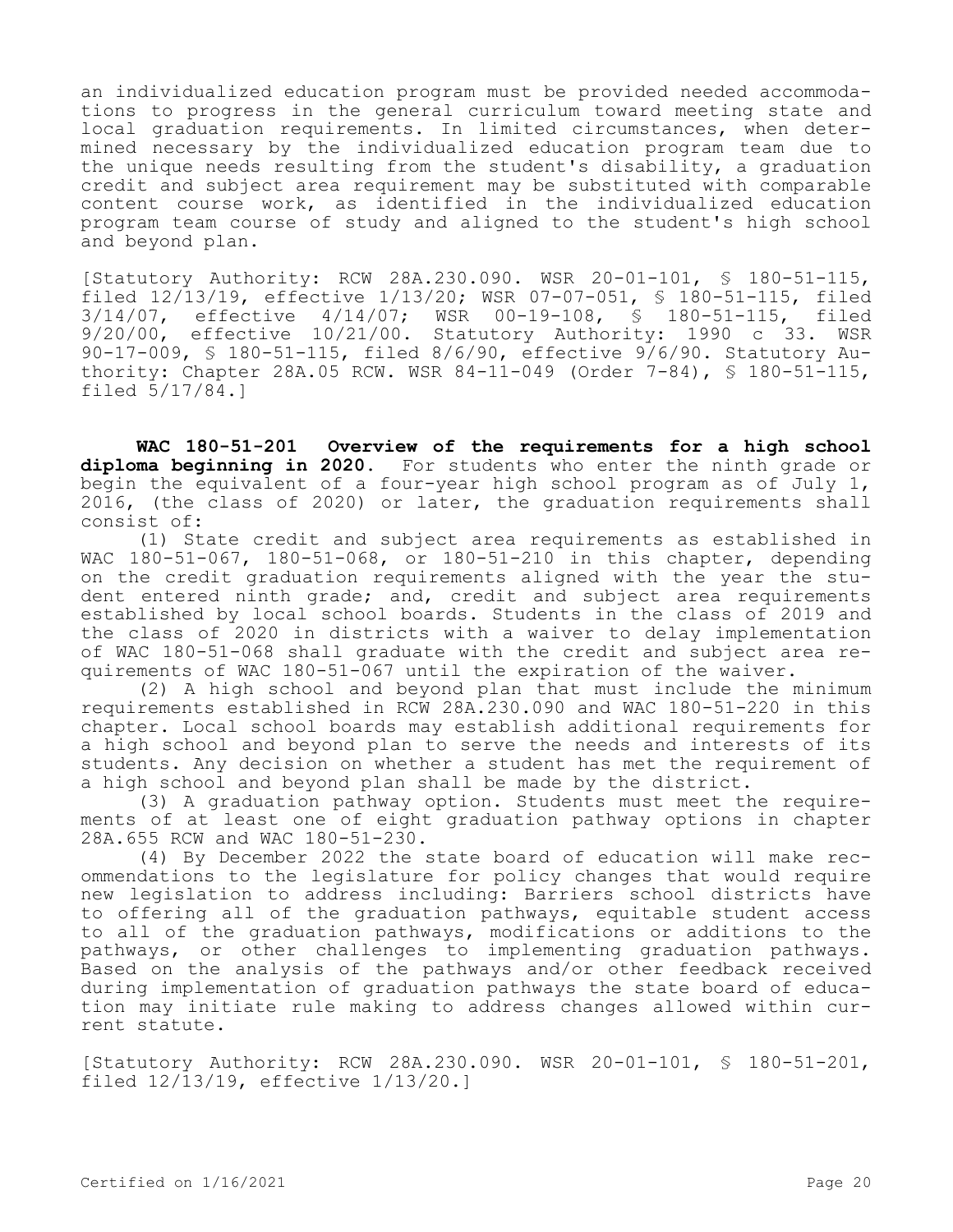**WAC 180-51-210 State subject and credit requirements for high school graduation.** (1) Definitions. The definitions in this section apply throughout this chapter.

(a) "Laboratory science" means any instruction that provides opportunities for students to interact directly with the material world, or with data drawn from the material world, using the tools, data collection techniques, models and theories of science. A laboratory science course meeting the requirement of subsection (4) of this section may include courses conducted in classroom facilities specially designed for laboratory science, or course work in traditional classrooms, outdoor spaces, or other settings which accommodate elements of laboratory science as identified in this subsection;

(b) "Personalized pathway" means a locally determined body of course work identified in a student's high school and beyond plan that is deemed necessary to attain the postsecondary career or educational goals chosen by the student;

(c) "Personalized pathway requirements" means up to three course credits chosen by a student that are included in a student's personalized pathway, that prepare the student to meet specific postsecondary career or educational goals, and that align with the student's high school and beyond plan. A student's personalized pathway requirements are included in the student's flexible credits, as defined in this subsection.

(d) "Core credit" is a credit earned through course work or through mastery-based credit in the subject areas listed in subsection (4) of this section. Students subject to the graduation requirements in this section must earn seventeen core credits in high school. Core credits do not include electives or personalized pathway requirements and may not be waived under RCW 28A.230.090 (1)(e) or subsection (2) of this section.

(e) "Flexible credit" is a credit that is either an elective credit or a personalized pathway requirement. Flexible credits may be waived under RCW 28A.230.090 and subsection (2) of this section, and are listed in subsection (5) of this section.

(2) A school district that grants high school diplomas may waive up to two of the flexible credits required for graduation under subsection (4) of this section for an individual student, based on the student's circumstances. Districts will grant any such waiver in accordance with written district policy. A student granted a waiver under this subsection must earn the core credits in subsection (4) of this section, but may graduate with as few as twenty-two credits, rather than twenty-four credits.

(3) The statewide subject areas and credits required for high school graduation, for students who enter the ninth grade or begin the equivalent of a four-year high school program on or after July 1, 2017, (the class of 2021 and beyond) shall total twenty-four, except as otherwise provided in this section. The twenty-four subject area credits for graduation include core credits and flexible credits listed in subsections (4) and (5) of this section. All credits are to be aligned with the state's learning standards developed under RCW 28A.655.070 for the subject and may be earned through mastery-based credit. The contents of any course shall be determined by the local school district. Districts are encouraged to adopt culturally responsive curricula that is relevant to the district's students, including the incorporation of curricula about the history, culture, and government of the nearest federally recognized Indian tribe or tribes as required by RCW 28A.320.170.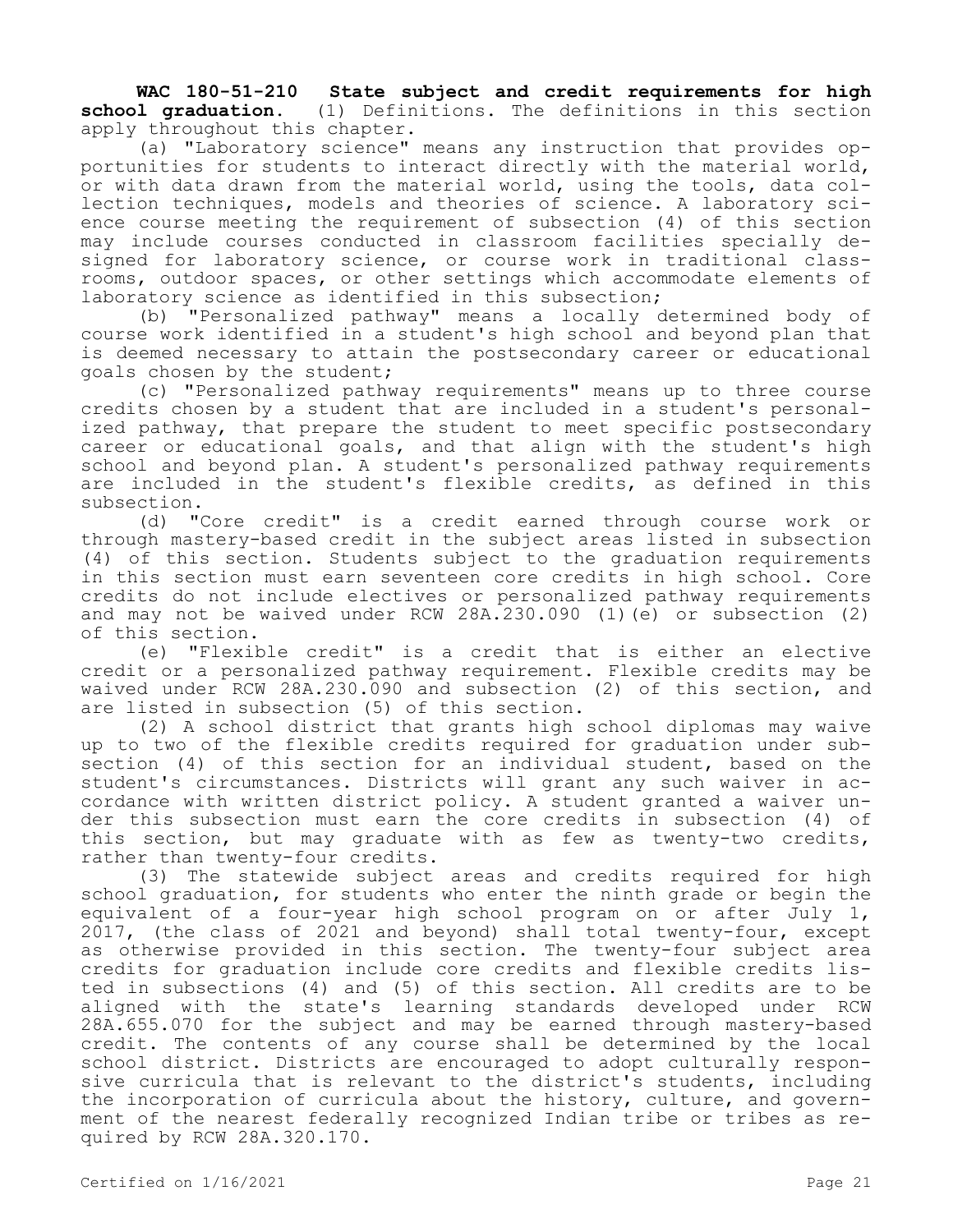(4) Core credits are credits and subject areas that may not be waived under RCW 28A.230.090 (1)(e) and subsection (2) of this section. The core credits include:

(a) Four **English** credits.

(b) Three **mathematics** credits.

(i) Unless otherwise provided for in (b)(ii) of this subsection, the three mathematics credits required under this section must include:

(A) Algebra 1 or integrated mathematics I;

(B) Geometry or integrated mathematics II; and

(C) A third credit of high school mathematics, aligning with the student's interests and high school and beyond plan, with agreement of the student's parent or guardian. The high school and beyond plan must be provided to the student's parents or guardians in their native language if that language is one of the two most frequently spoken non-English languages of students in the district (RCW 28A.230.090). Districts are encouraged to provide plans to parents and guardians in additional languages as needed, to the extent feasible. If the parent or guardian is unavailable or does not indicate a preference for a specific course, agreement may be provided by the school counselor or principal.

(ii) A student who prior to ninth grade successfully completes one or more high school level math courses with a passing grade that is automatically transcribed on the student's high school transcript in accordance with RCW 28A.230.090 and WAC 180-51-030, or a student who demonstrates mastery in high school math subjects and has received credit for them, may use these credits to meet their math graduation requirements. Refer to WAC 180-51-030 for information about opting out of credits and numerical grades. Upon completion of algebra 1 or integrated math I, geometry or integrated math II, and a third credit of high school level math that aligns with the student's high school and beyond plan, schools are urged to encourage the student to consider additional math courses, which align with the student's education and career goals in their high school and beyond plan.

(iii) A student who prior to ninth grade successfully completes one or more high school level math courses with a passing grade and opts to receive no high school credit for such course(s) in accordance with RCW 28A.230.090 and WAC 180-51-030, or a student who demonstrated mastery in these subjects but did not receive high school credits, may either:

(A) Repeat the course(s) for credit in high school; or

(B) Earn three credits of high school mathematics in different math subjects than those completed before high school. The student must take algebra 1 or integrated mathematics I and geometry or integrated math II in high school if the student did not complete these courses at a high school level prior to high school, but the student does not need to repeat courses if the student already passed the courses at a high school level.

(c) Three **science** credits, at least two of which must be in laboratory science. A student may choose the content of the third credit of science based on the student's interests and high school and beyond plan, with agreement of the student's parent or guardian. The high school and beyond plan must be provided to the student's parents or guardians in their native language if that language is one of the two most frequently spoken non-English languages of students in the district (RCW 28A.230.090). Districts are encouraged to provide plans to parents and guardians in additional languages as needed, to the extent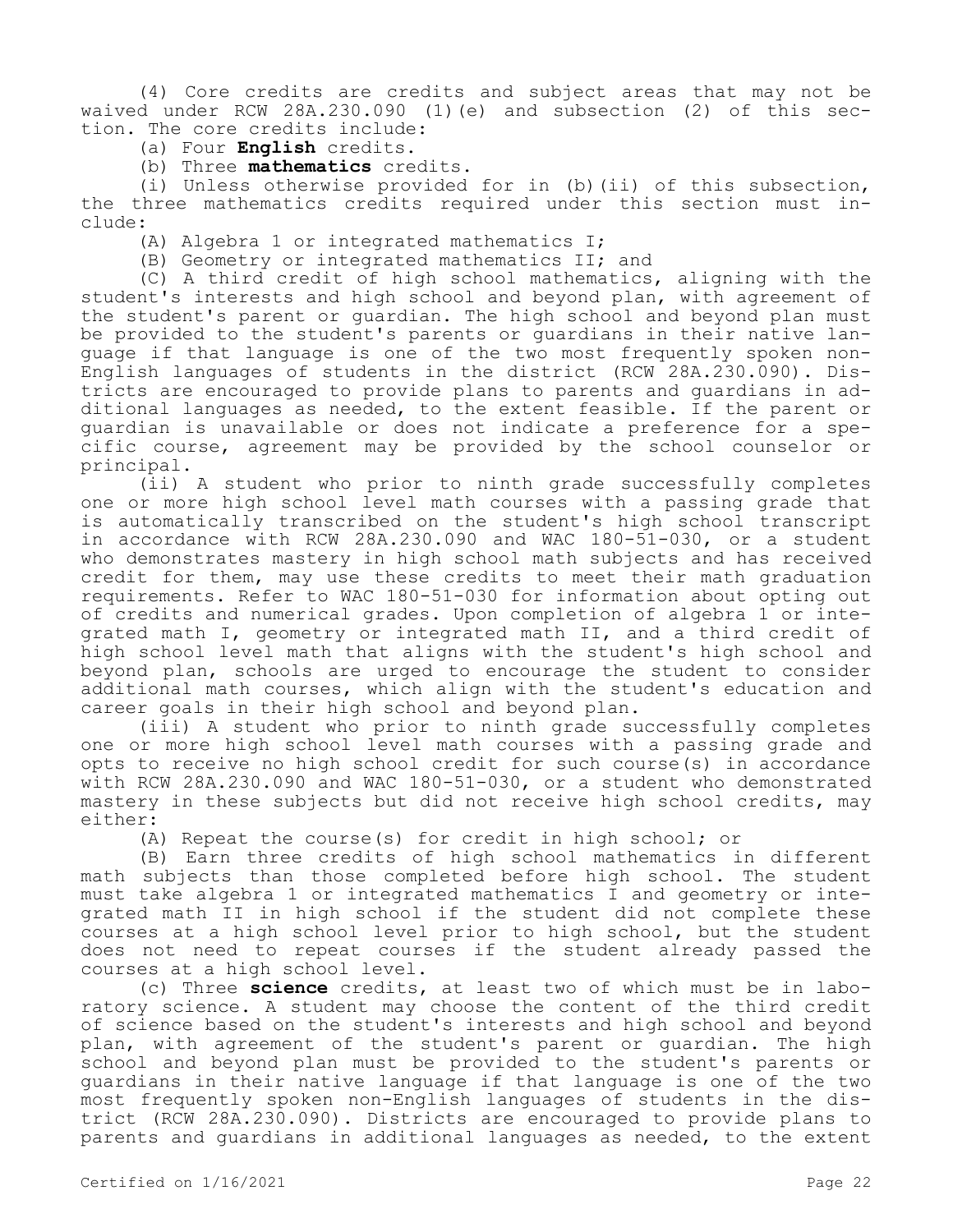feasible. If the parent or guardian is unavailable or does not indicate a preference for a specific course, the school counselor or principal may provide agreement with the plan.

(d) Three **social studies** credits (two credits prescribed courses, plus one credit social studies elective) and Washington state history and government, a noncredit requirement typically met in middle school. In accordance with RCW 28A.320.170, when a school district board of directors reviews or adopts its social studies curriculum, it shall incorporate curricula about the history, culture, and government of the nearest federally recognized Indian tribe or tribes, so that students learn about the unique heritage and experience of those tribe or tribes. The social studies requirement shall consist of the following mandatory courses:

(i) One credit shall be required in United States history or its equivalent.

(ii) One-half credit shall be required in contemporary world history, geography, and problems, or its equivalent. Courses in economics, sociology, civics (through the class of 2023), political science, international relations, or related courses with emphasis on contemporary world problems may be accepted as equivalencies.

(iii) One-half credit shall be required in civics, including at a minimum the content listed in RCW 28A.230.094. Starting with the class of 2024, districts must offer this graduation requirement as a standalone course, subject to the provisions of RCW 28A.230.094.

(iv) Successful completion of Washington state history and government shall be required, subject to the provisions of RCW 28A.230.170, 28A.230.090, 28A.320.170 and WAC 392-410-120, and shall include information on the cultures, histories, and governments of the American Indian peoples who are the first inhabitants of the state. Successful completion of Washington state history must be noted on each student's transcript. The Washington state history requirement may be waived by the principal for individual students who:

(A) Have successfully completed a state history course of study in another state; or

(B) Are in eleventh or twelfth grade and who have not completed a course of study in Washington's history because of previous residence outside the state or because emergency school closure, or other circumstance due to an emergency, prevented the student from having the opportunity to fulfill this requirement.

(e) One-half credit of **health**.

(f) One and one-half credit of **physical education**. Students may be excused from the physical education requirement under RCW 28A.230.050. Such excused students shall be required to demonstratemastery in the knowledge portion of the physical education requirement, in accordance with written district policy. Such policies should be based upon addressing health and physical education learning standards as well as alternative means of engaging in physical activities, as directed in RCW 28A.210.365.

(g) One credit in **career and technical education**.

(i) Courses that meet this requirement include courses that are part of career and technical education programs, as defined in chapter 28A.700 RCW, or occupational education courses as identified by the district. "Occupational education" means credits resulting from a series of learning experiences designed to assist the student to acquire and demonstrate mastery of skills under student learning goal four and are required for success in current and emerging occupations. At a minimum, these competencies shall align with the definition of an ex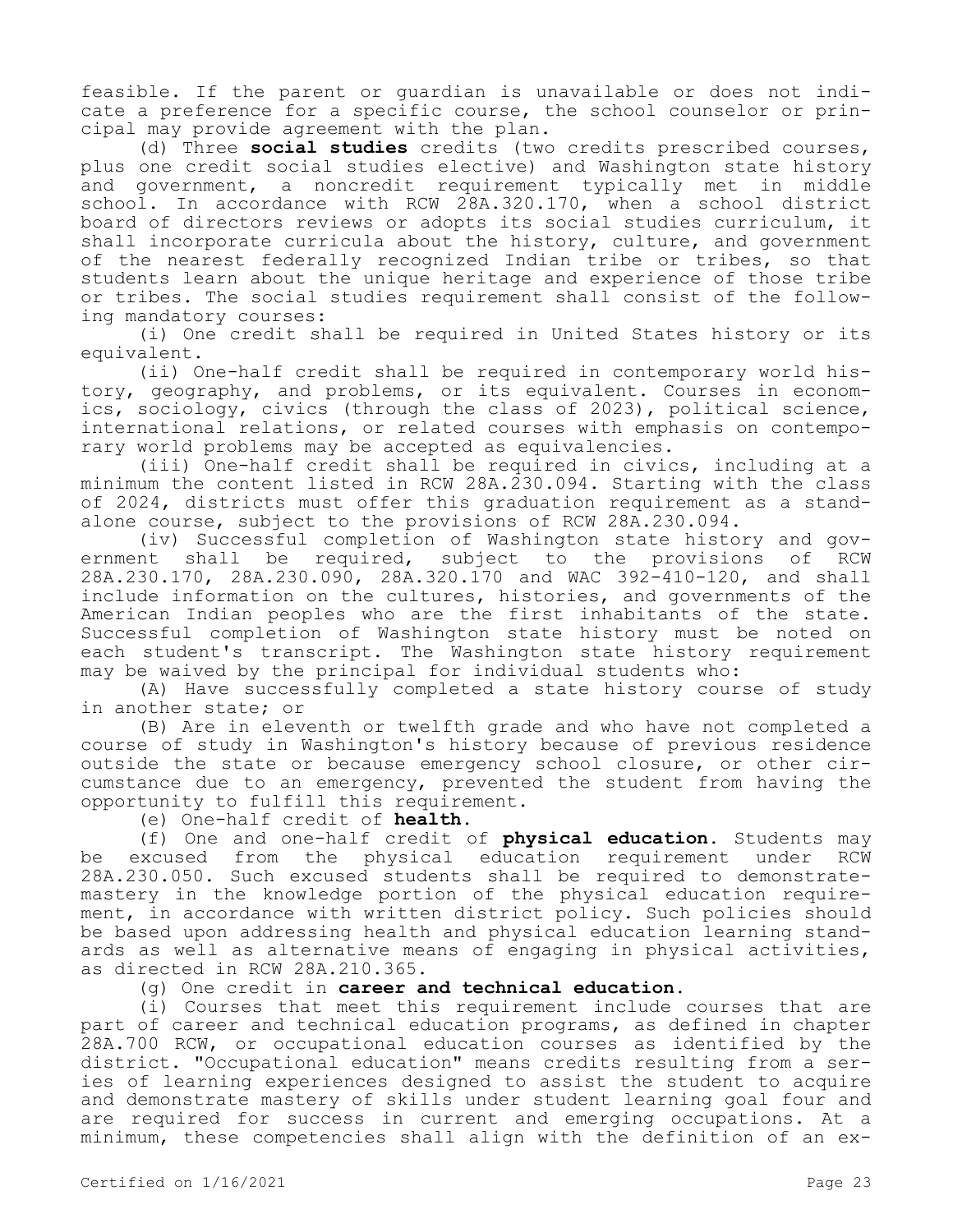ploratory course as contained in the career and technical program standards of the office of the superintendent of public instruction. Districts are encouraged to offer career and technical education programs, as defined in RCW 28A.700.010.

(ii) An exception of the career and technical education requirement may be made for private schools as provided in WAC 180-90-160.

(iii) A student who earns credit through a career and technical education course determined by the district or by the office of the superintendent of public instruction to be equivalent to a noncareer and technical education core course (RCW 28A.700.070 and subsection (7) of this section), will not be required to pass a course in the noncareer and technical education subject to earn a credit in that subject. The student earns one credit while meeting two graduation requirements, a career and technical education requirement and the noncareer and technical education subject requirement. The total number of credits required for graduation remain unchanged, and the student will need to earn an additional elective credit.

(h) One **arts** credit. The essential content in this subject area may be satisfied in dance, media arts, music, theater, and visual arts.

(5) Flexible credits are credits that may be waived under RCW 28A.230.090 and subsection (2) of this section. Districts may replace these credits with local district requirements through written district policy. Flexible credits include:

(a) One **arts** credit. The essential content in this subject area may be satisfied in dance, media arts, music, theater and visual arts. This credit may be replaced with a personalized pathway requirement as provided in subsection (1)(c) of this section.

(b) Two credits in **world languages**. These credits may be replaced with personalized pathway requirements as provided in subsection (1)(c) of this section. If the student has an educational goal of attaining a baccalaureate degree, the student shall be advised to earn at least two credits in the same world language. Students who earn a Seal of Biliteracy (RCW 28A.300.575) are considered to have met this requirement.

(c) Four credits of **electives**.

(6) Each student shall have a **high school and beyond plan** to guide his or her high school experience and prepare the student for postsecondary education, training, and career, as described in WAC 180-51-220.

(7) Career and technical education courses determined by the district or by the office of the superintendent of public instruction to be equivalent to a noncareer and technical education course in accordance with RCW 28A.700.070 can be taken for credit in place of that course. Equivalencies may be determined for any of the core credit graduation requirements of subsection (4) of this section.

(8) Students who complete and pass all required International Baccalaureate Diploma Programme courses are considered to have satisfied state subject and credit requirements for graduation from a public high school, subject to the provisions of RCW 28A.230.090, 28A.230.170, and chapter 28A.230 RCW.

(9) A student with an individualized education program (IEP) must be provided the opportunity to meet graduation requirements that align with the student's high school and beyond plan, pursuant to WAC 180-51-115.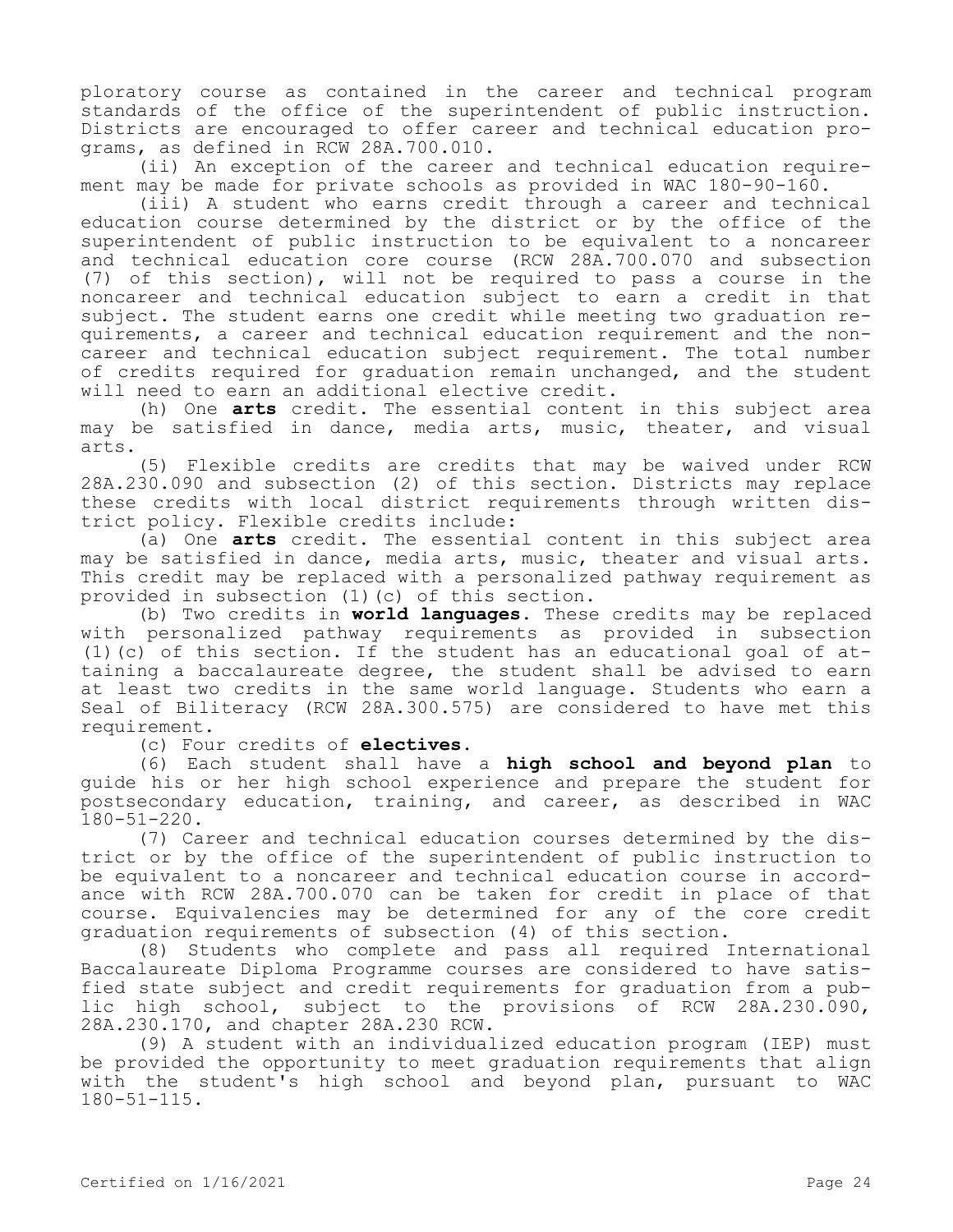[Statutory Authority: 2020 c 7 § 10-12 and RCW 28A.195.010, 28A.230.090, 28A.150.220(7). WSR 21-01-077, § 180-51-210, filed 12/10/20, effective 1/10/21. Statutory Authority: RCW 28A.230.090. WSR 20-01-101, § 180-51-210, filed 12/13/19, effective 1/13/20.]

**WAC 180-51-220 High school and beyond plan.** (1) Each student must have a high school and beyond plan, initiated during seventh or eighth grade with the administration of a career interest and skills inventory, to guide the student's high school experience and inform course-taking that is aligned with the student's goals for education or training and career after high school. School districts are encouraged to develop and utilize high-quality high school and beyond plan tools. Beginning in the 2020-21 school year, each school district must have an electronic high school and beyond plan platform available to all students; districts may utilize one of the electronic platforms on the list that the office of the superintendent of public instruction creates and posts on its website. Districts are encouraged to utilize electronic high school and beyond platforms that meet the criteria specified in chapter 28A.230 RCW.

(2) Required elements of the high school and beyond plan include: (a) Identification of career goals aided by a skills and interest assessment.

(b) Identification of education goals.

(c) A four-year plan for courses taken in high school that satisfies state and local graduation requirements and aligns with students' secondary and postsecondary goals that may include education, training, and careers.

(d) Identification of options for satisfying state and local graduation requirements, including academic acceleration pursuant to RCW 28A.320.195, that could include dual credit courses, career and technical education, and other programs that align with the student's educational and career goals. This includes identification of the graduation pathway option(s) the student intends to complete to meet their educational and career goals.

(e) A current resume or activity log that provides a written compilation of the student's education, any work experience, and any community service, and how the district recognizes community service pursuant to RCW 28A.320.193.

(f) Evidence that the student has received information on federal and state financial aid programs that help pay for the costs of postsecondary programs, including evidence that the student has received information about the following:

(i) Documentation necessary for completing financial aid applications, including at minimum the Free Application for Federal Student Aid (FAFSA) or the Washington application for state financial aid (WASFA).

(ii) Application timeliness and submission deadlines.

(iii) The importance of submitting applications early.

(iv) Information specific to students who have been in foster care.

(v) Information specific to students who are, or are at risk of, being homeless.

(vi) Information specific to students whose family member or guardians will be required to provide financial and tax information necessary to complete application.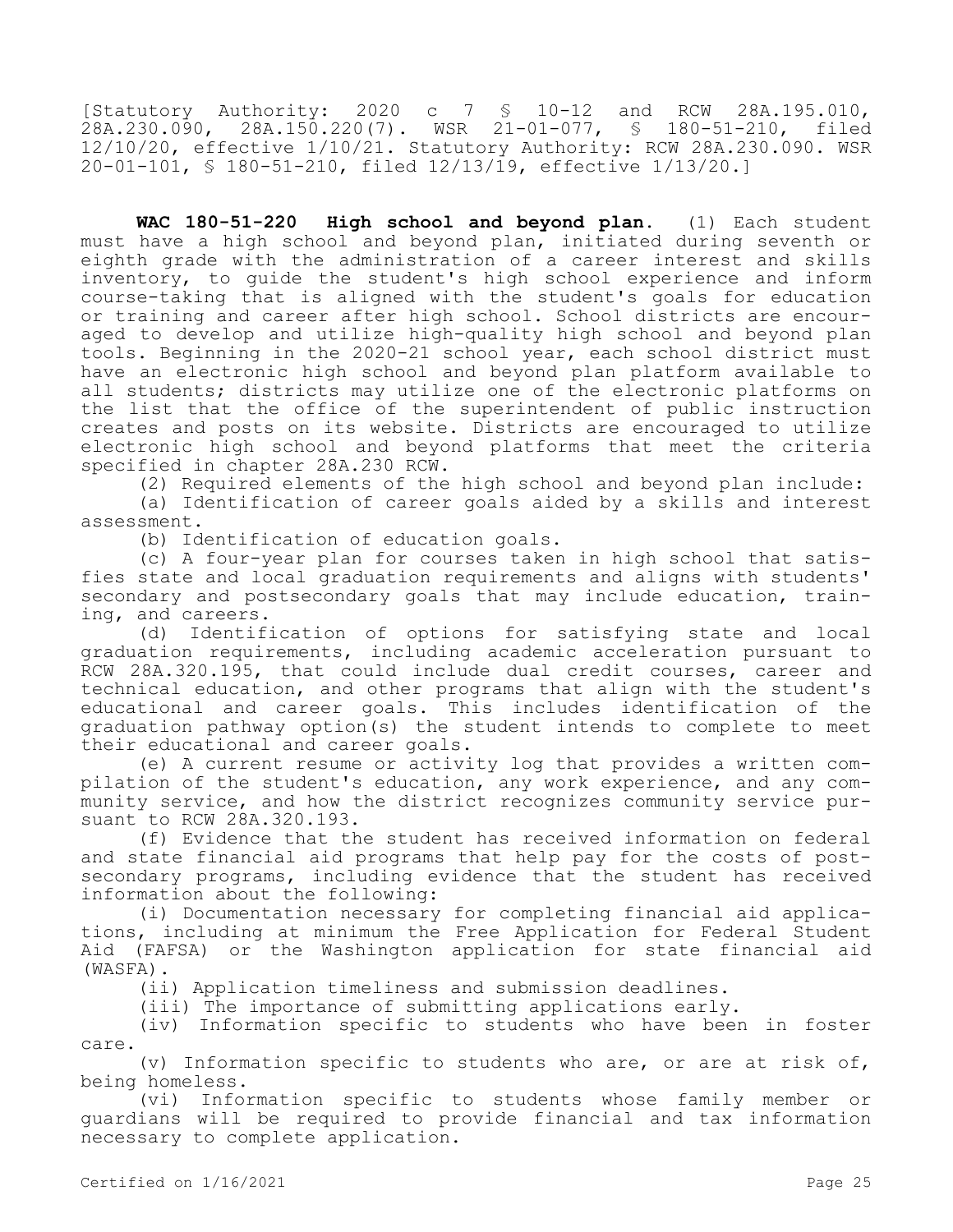(vii) Opportunities to participate in sessions that assist students and, when necessary, their family members or guardians, in filling out financial aid applications.

(viii) Information provided on the Washington student achievement council website concerning each of the state and federal financial aid applications in this subsection.

(ix) Information on college bound scholarship application and eligibility.

(g) As established by RCW 28A.230.097, if a student completes a career and technical education equivalency course that is transcribed as a core subject area course to meet graduation requirements, then a record showing that the career and technical education course was used to meet a core course must be retained in the student's high school and beyond plan. This record may be useful if the student pursues education, training, or a career in the same or related field as the career and technical education course.

(3) High school and beyond plan process and development.

(a) Each student's high school and beyond plan must be initiated by seventh or eighth grade. Before or at the initiation of the plan, each student must be administered a career interest and skills inventory that will help inform the student's ninth grade course taking and initial identification of their education and career goals.

(b) School districts are encouraged to involve parents and guardians in the process of developing and updating the high school and beyond plan. The plan must be provided to the student's parents or guardians in their native language if that language is one of the two most frequently spoken non-English languages of students in the district. Districts are also encouraged to provide plans to parents and guardians in additional languages as needed, to the extent feasible.

(c) Seventh and eighth grade students must be informed of the college bound scholarship program established in chapter 28B.118 RCW. Students in foster care, students who are dependents of the state and ninth grade students who may be eligible must also be provided with information on the program. Students in the college bound scholarship program should be reminded about program requirements to remain eligible and provided with information about filling out a financial aid application in their senior year.

(d) Students who have not earned a score of level 3 or level 4 on the middle school math state assessment must include in their plan taking math courses in ninth and tenth grade. The math courses may include career and technical education equivalencies in math, established in RCW 28A.230.097.

(e) For students who have not earned a level 3 or level 4 on their middle school English language arts exam or their middle school science exam, districts are encouraged to inform students of supports and courses that will address the students' learning needs and be considered in the students' course-taking plans.

(f) The high school and beyond plan must be updated periodically at a minimum to address:

(i) High school assessment results and junior year course-taking.

(ii) A student's changing interests, goals, and needs, including identification of the graduation pathway option(s) the student intends to complete to meet their educational and career goals.

(iii) Available interventions, academic supports, and courses that will enable students to meet high school graduation credit requirements and graduation pathway requirements.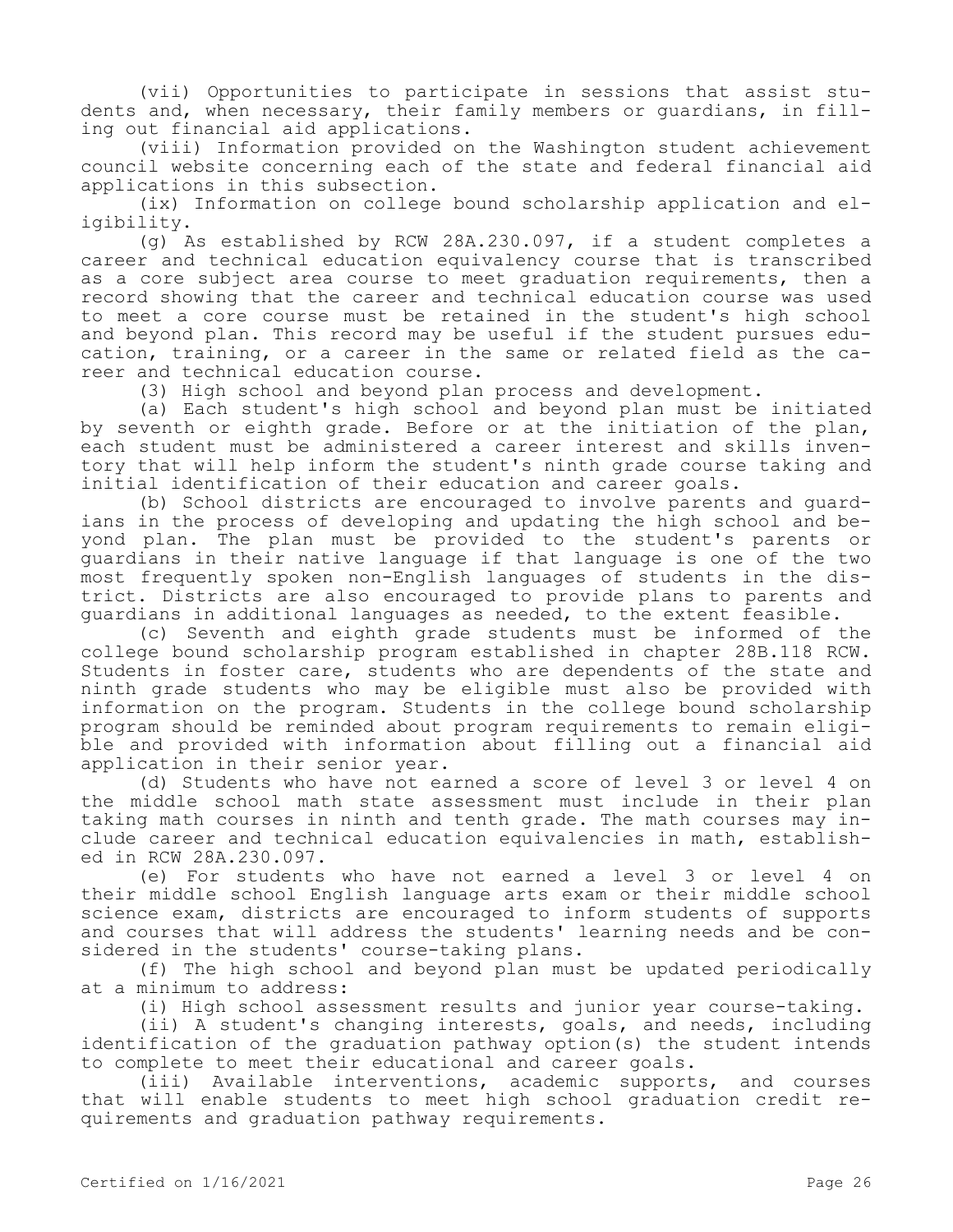(g) For students meeting graduation requirements in WAC 180-51-068 and 180-51-210, the students' high school and beyond plans should be used to guide the choices of third credit of high school math and the third credit of high school science. These credits may be earned through career and technical education courses determined to be equivalent to math and science courses as established in RCW 28A.230.097.

(h) A student's high school and beyond plan must inform the student's choice of their graduation pathway option or options in accordance with WAC 180-51-230.

(4) For a student with an individualized education program (IEP), the student's IEP and high school and beyond plans must align. Students with an IEP transition plan, which begins during the school year in which they turn sixteen, may use their transition plan in support of, but not as a replacement for, their high school and beyond plan. The process for developing and updating the student's high school and beyond plans must be similar to and conducted with similar school personnel as for all other students. The student's high school and beyond plans must be updated in alignment with the student's school to postschool transition plan.

(5) Any decision on whether a student has met the state board of education's high school graduation requirements for a high school and beyond plan shall remain at the local level. A district may establish additional, local requirements for a high school and beyond plan to serve the needs and interests of its students and the purposes of RCW 28A.230.090.

(6) Districts may offer core and elective courses that embed required elements and processes of high school and beyond planning, and are encouraged to provide credit-bearing options for the delivery and completion of high school and beyond plan elements. Conversely, a high school and beyond planning course may be counted as core or elective credit, as defined in WAC 180-51-210, if the learning standards of the content area are addressed.

[Statutory Authority: RCW 28A.230.090. WSR 20-01-101, § 180-51-220, filed 12/13/19, effective 1/13/20.]

**WAC 180-51-230 Graduation pathway options.** (1) Beginning with the graduating class of 2020, each student must meet the requirements of at least one of the eight graduation pathway options in this section. Each of the graduation pathway options are equally valid for earning a Washington state high school diploma.

(2) School districts are encouraged to make the eight graduation pathways specified below available to their students and to expand their pathway options until this goal is met, yet have discretion in determining which graduation pathway options they will offer.

(3) The graduation pathway option(s) used by a student must be in alignment with the student's high school and beyond plan.

(4) All assessment scores used for graduation pathways in subsection (5)(a) through (f) of this section will be posted on the state board of education website. Assessment scores that the state board of education is responsible for setting, will only be changed through a public process culminating in official board action in a public board meeting.

(5) **The following are the eight graduation pathway options:**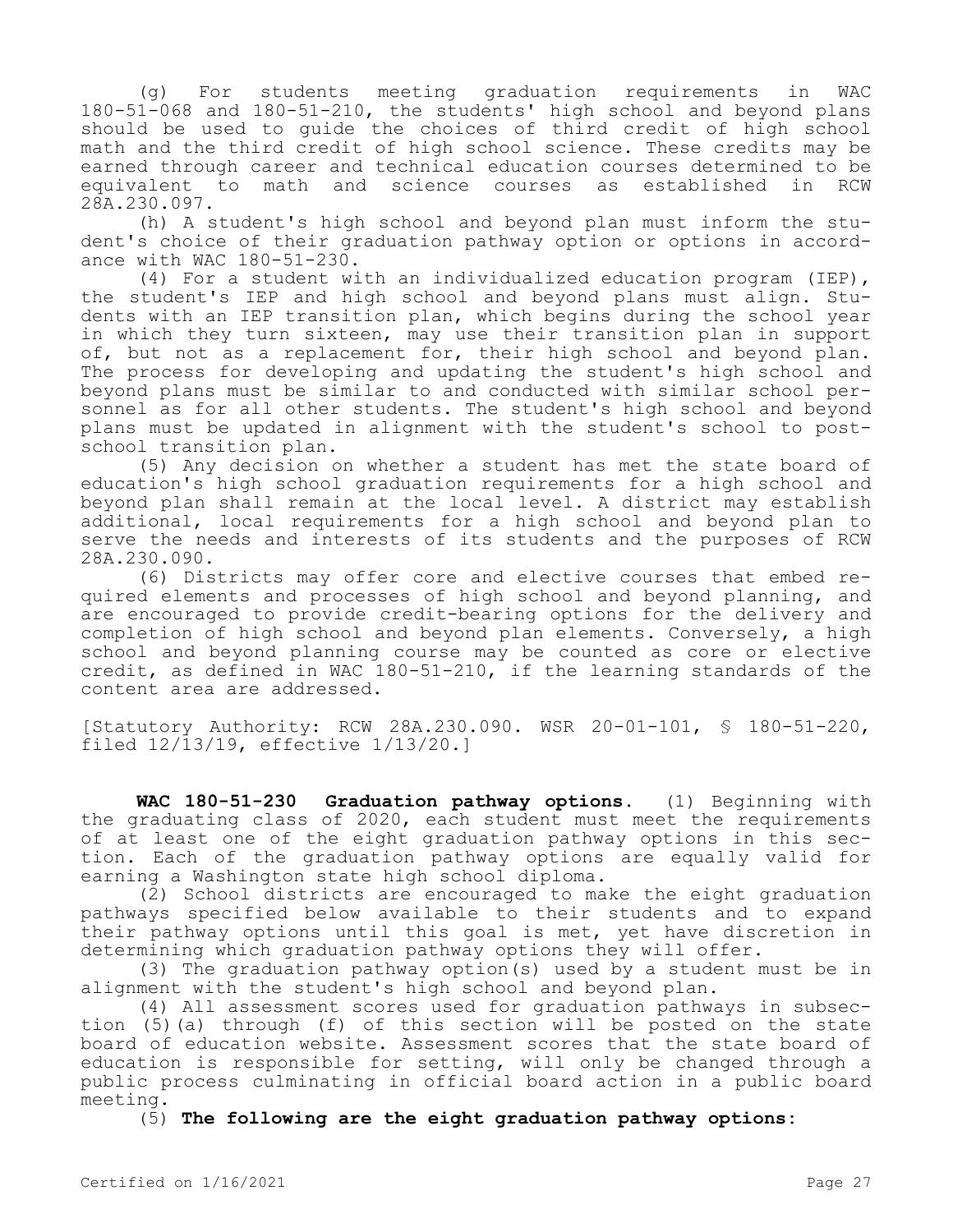(a) **Statewide high school assessments.** Meet or exceed the graduation standard established by the state board of education under RCW 28A.305.130 on the statewide high school assessments in English language arts and mathematics as provided for under RCW 28A.655.070.

(b) **Dual credit courses.** Earn at least one high school credit in English language arts and at least one high school credit in mathematics in dual credit courses. For the purposes of this subsection, "dual credit course" means a course in which a student is eligible for both high school credit and college credit at the level of 100 or higher, upon successfully completing the course, by meeting the dual credit course or program criteria established by the local district and the applicable higher education entity. Dual credit courses include running start, college in the high school courses, and career and technical education dual credit courses. Nothing in this subsection requires a student to pay fees or claim college credit to meet this pathway.

(c) **Transition courses.** Earn high school credit in a high school transition course in English language arts and mathematics, an example of which includes a bridge to college course. For the purposes of this subsection, "high school transition course" means an English language arts or mathematics course offered in high school that, based on the final grade, allows the student to place directly into a credit-bearing college level course at participating institutions of higher education in RCW 28B.10.016, in accordance with established policy and criteria of the local school district and the applicable higher education entity. This definition includes transition courses identified through local agreements between colleges and school districts. English language arts and math high school transition courses must satisfy a student's core or elective credit graduation requirements established by the state board of education in WAC 180-51-210.

(d) **Advanced placement, international baccalaureate, or Cambridge**  international. Meet either (d)(i) or (ii) of this subsection:

(i) Earn high school credit, with a grade of C+ or higher in each term, in the following advanced placement, international baccalaureate, or Cambridge international courses in English language arts and mathematics.

(A) For English language arts, successfully complete one high school credit in any of the following courses with a grade of C+ or higher in each term: Advanced placement English language and composition, advanced placement English literature and composition, macroeconomics, microeconomics, psychology, United States history, world history, United States government and politics, or comparative government and politics; any of the international baccalaureate individuals and societies courses or English language and literature courses; or earn an E any of the following Cambridge advanced or Cambridge advanced subsidiary courses: English language, literature and English, English general paper, psychology, history, sociology, global perspectives and research, or law.

(B) For mathematics, successfully complete one high school credit in any of the following courses with a grade of C+ or higher: Advanced placement statistics, computer science A, computer science principles, or calculus; any of the international baccalaureate mathematics courses; or a Cambridge advanced or advanced subsidiary mathematics or further mathematics course.

(ii) Score a three or higher on advanced placement exams in one of the English language arts and one of the mathematics courses identified above; score a four or higher on international baccalaureate exams in one of the English language arts and one of the mathematics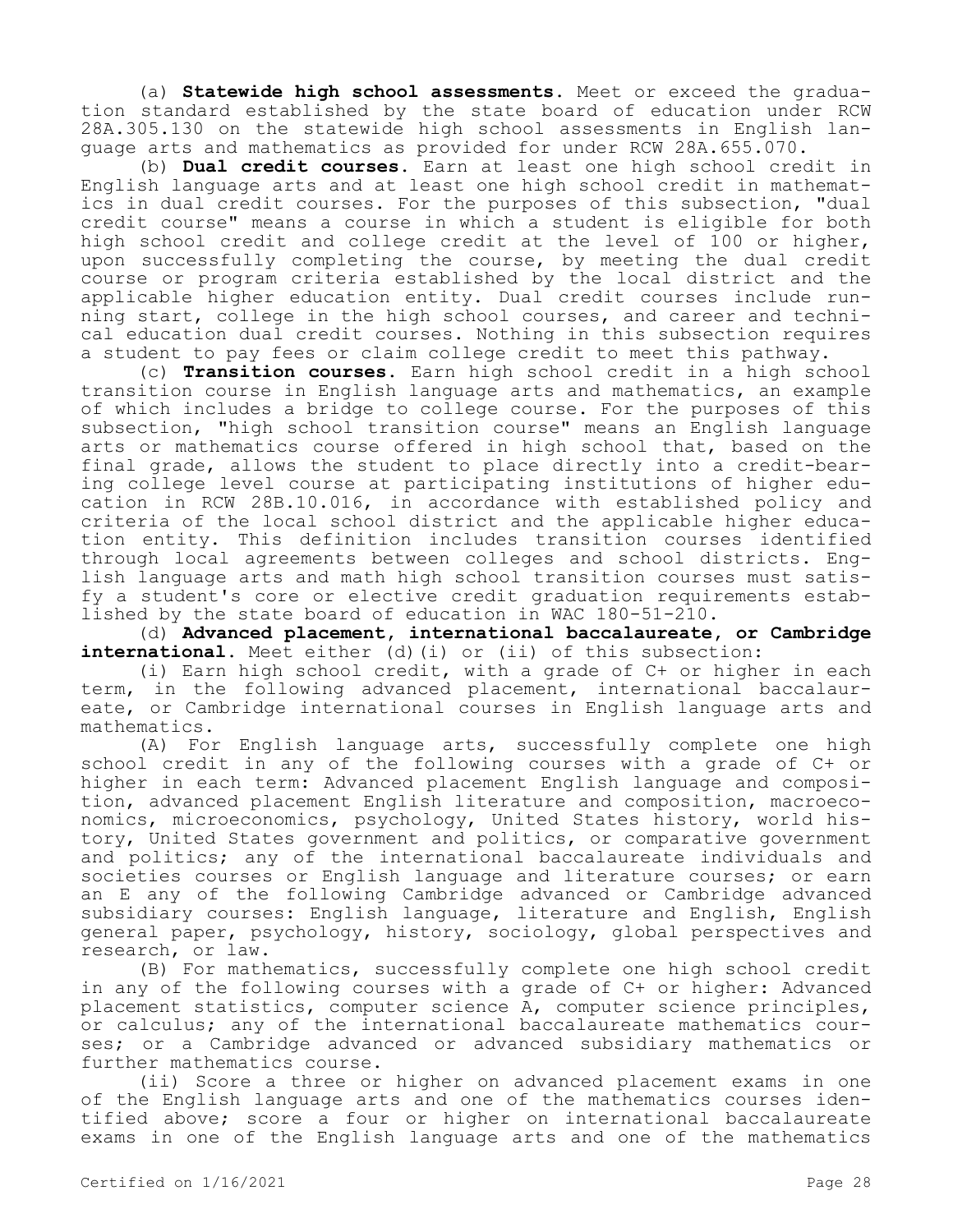courses identified above; or score an E or higher on Cambridge international exams in one of the English language arts and one of the mathematics courses identified above.

(e) **SAT** or **ACT.** Meet or exceed the scores established by the state board of education for the mathematics portion and the reading, English, or writing portion of the SAT or ACT.

(f) **Combination.** Meet any combination of at least one English language arts option and at least one mathematics option established in pathway options (a) through (e) of this subsection.

(g) **Armed services vocational aptitude battery.**

(i) Meet standard on the armed forces qualification test portion of the armed services vocational aptitude battery by scoring at least the minimum established by the military for eligibility to serve in a branch of the armed services at the time that the student takes the assessment. The state board of education will post eligibility scores at least annually by September 1st. Each student may choose to meet either the posted minimum score the year a student takes the armed services vocational aptitude battery or the score posted by the state board of education on a later date prior to the student turning twenty-one years of age.

(ii) The school must inform the students taking the armed services vocational aptitude battery about the minimum eligibility score required by each branch of the military as well as information about eligibility requirements for specific military occupations. Schools are encouraged to schedule an armed services vocational aptitude battery career exploration program interpretation seminar after the test so students can participate in high school and beyond planning and learn about available military and nonmilitary occupations for which they have an aptitude. The state board of education will maintain a web page with information about military occupation requirements and minimum eligibility scores required by each branch of the military.

(iii) Schools that offer the armed services vocational aptitude battery must inform students regarding the ways in which their scores and personal information might be shared, per the agreement between the school and the United States Department of Defense which administers the armed services vocational aptitude battery. Each student must be given prior written notice of the option to decide whether the school can release the student's armed services vocational aptitude battery scores to military recruiters for contact. A school administrator, teacher, or counselor must also explain and offer this option to the students on the day of the test.

(iv) This pathway does not require students to meet the physical or other requirements for military enlistment, require enlistment, or require students to release their scores to the military for purposes of recruitment.

(v) Satisfying this pathway does not require students to meet the separate English and mathematics graduation pathway requirements of pathway options (a) through (f) of this subsection.

(h) **Career and technical education course sequence.** Complete the curriculum requirements of a core plus program relevant to the student's postsecondary goals outlined in the student's high school and beyond plan as defined in WAC 180-51-220 in aerospace, maritime, health care, information technology, or construction and manufacturing; or complete a sequence of at least two high school credits in career and technical education courses that meet the following criteria:

(i) The sequence is comprised of courses that are technically intensive and rigorous in a progression relevant to the student's post